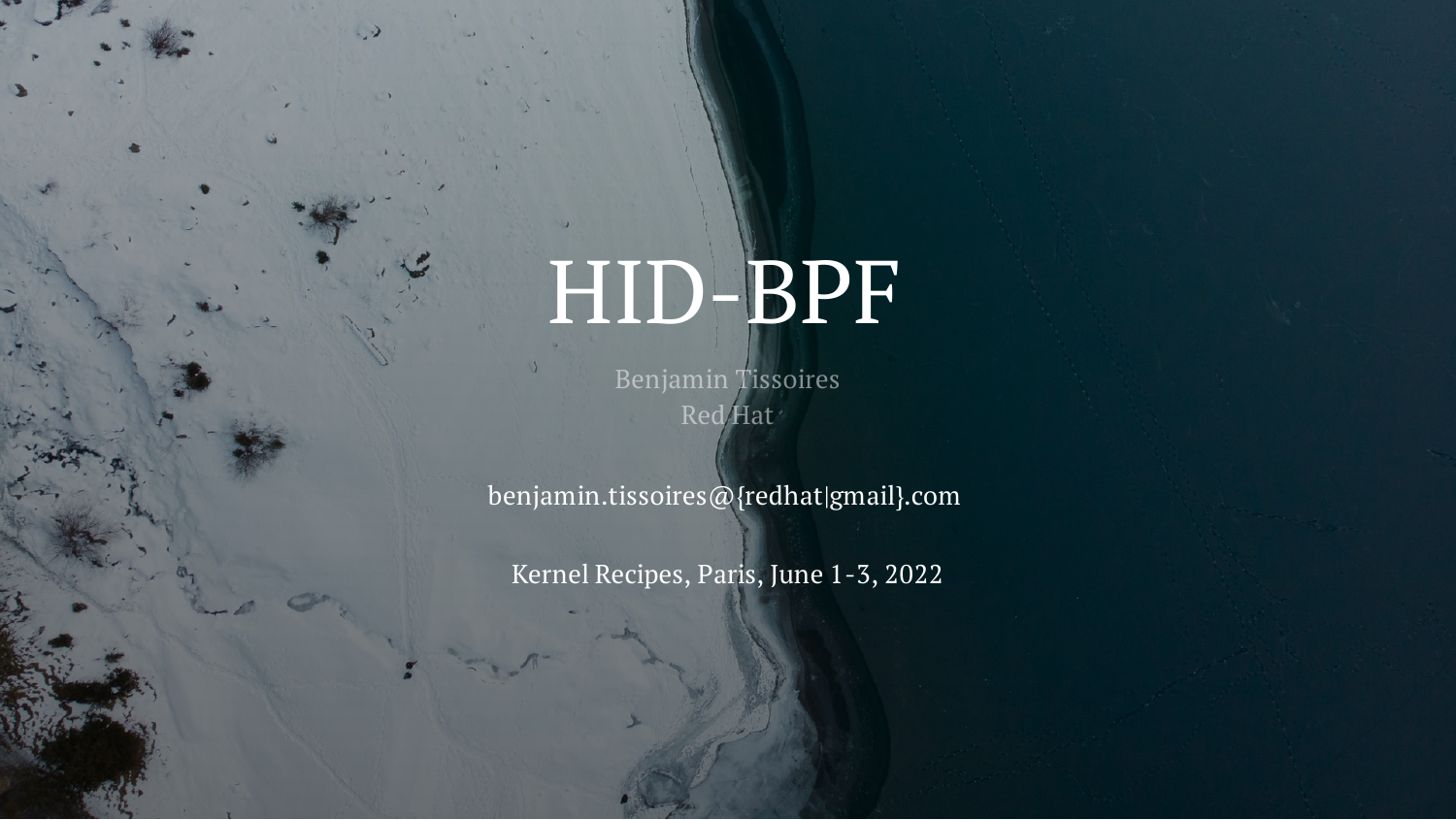#### Foreword

- $\blacksquare$  still a WIP (v5 is the latest)
- API mostly designed but still missing a few bits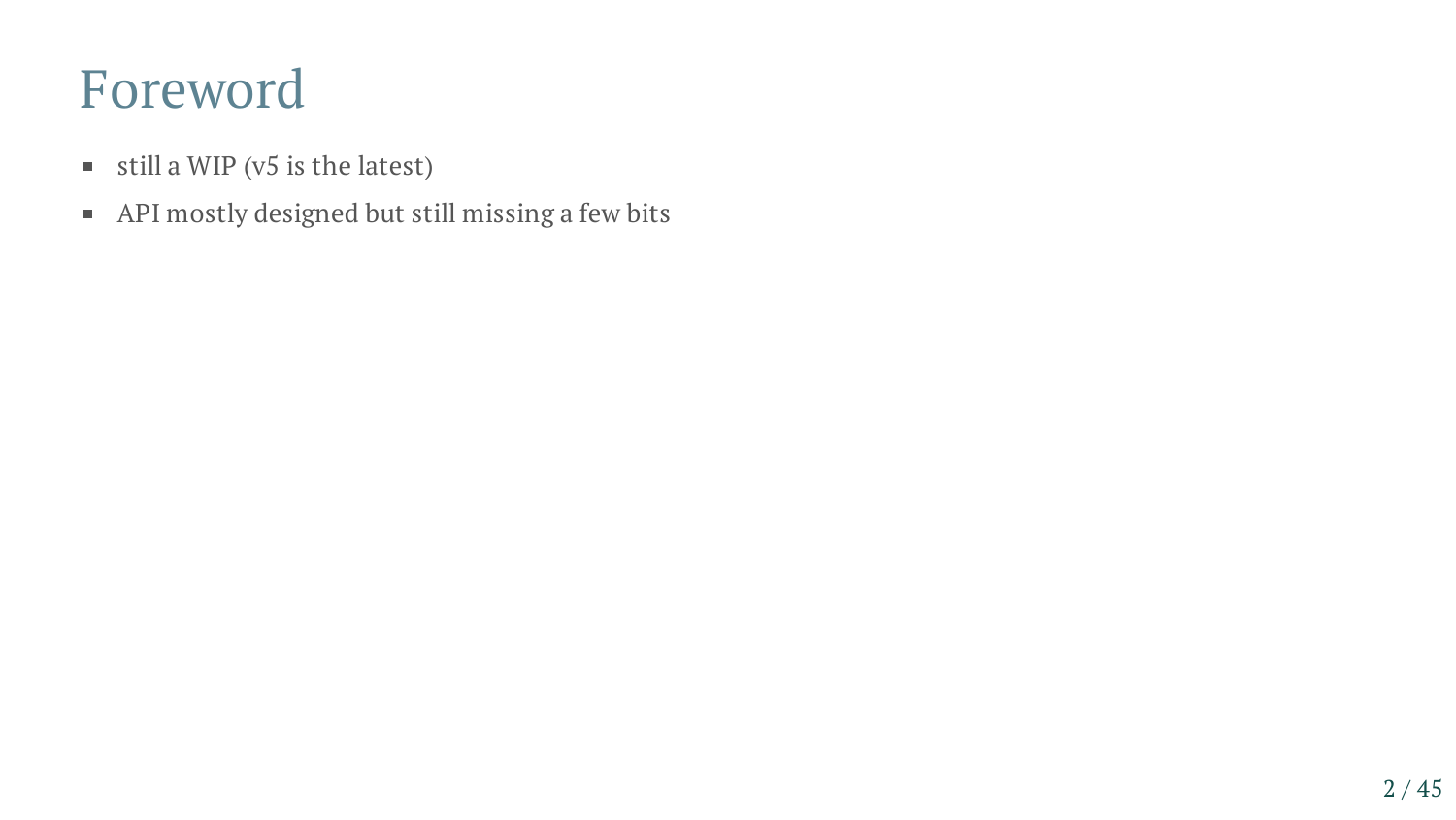#### $HID-BPF = HID+BPF$

Agenda

- $\blacksquare$  HID
- **BPF**
- HID-BPF: why?
- HID-BPF: what?
- HID-BPF: how?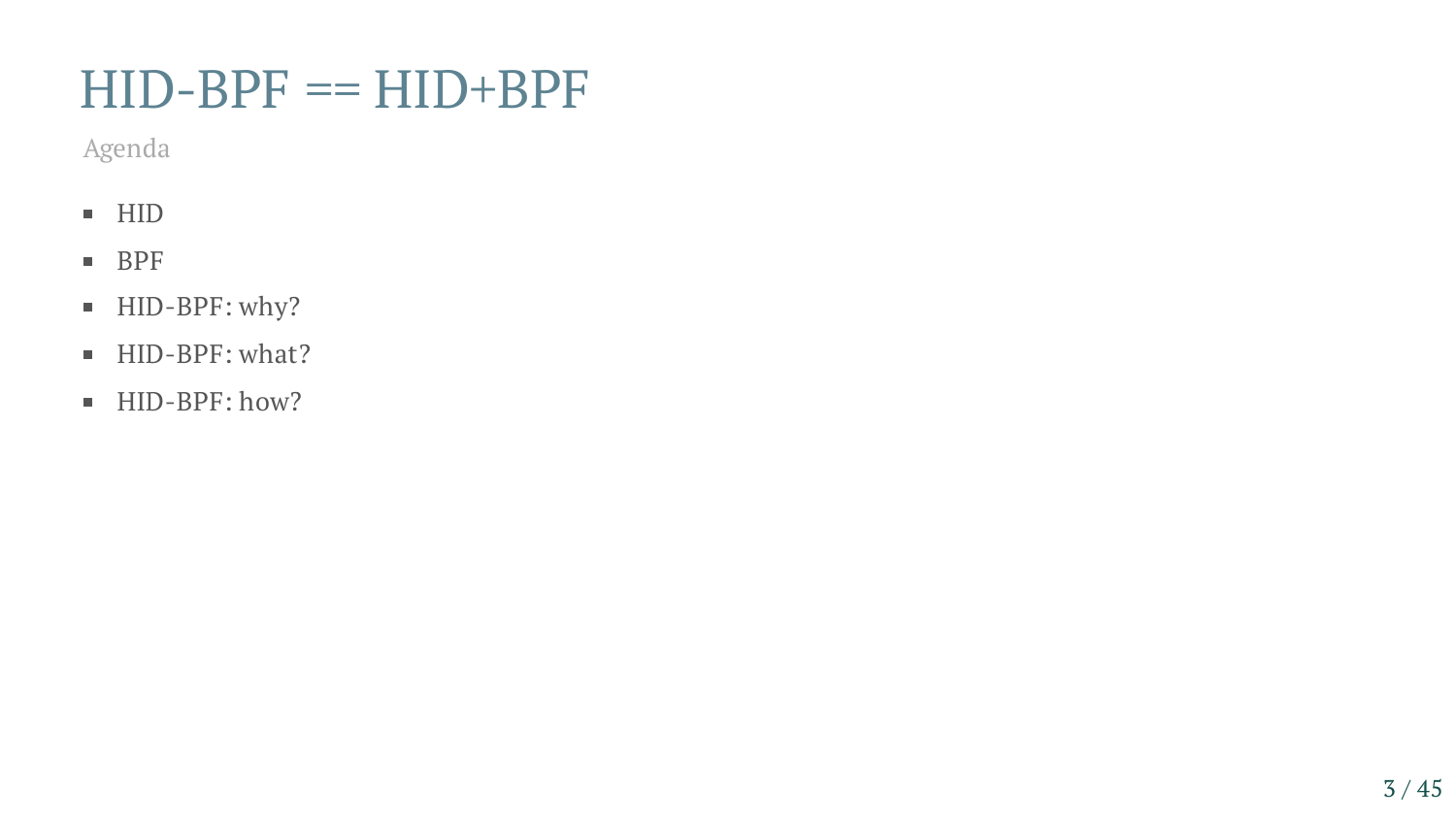#### HID, a Plug & Play protocol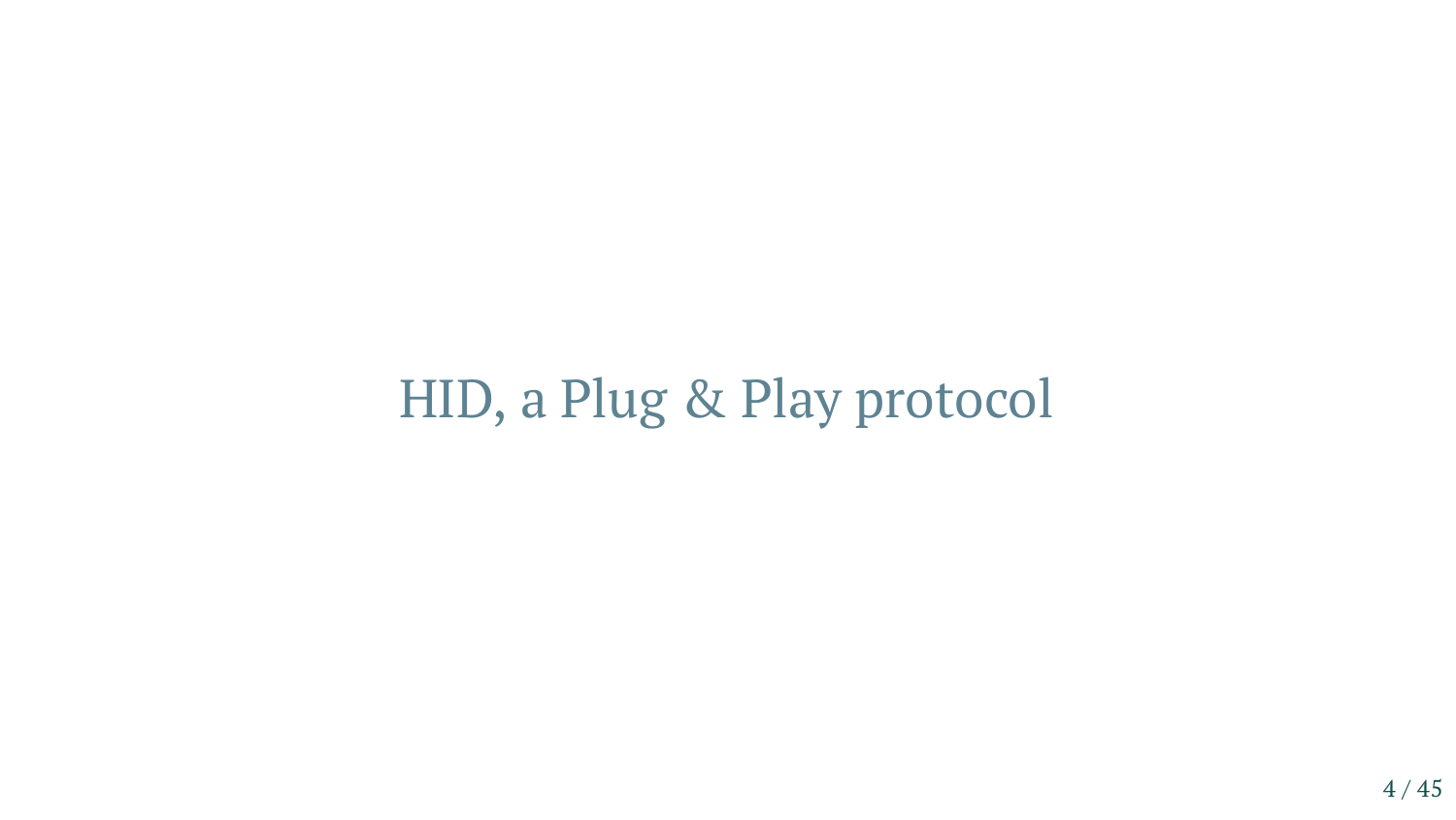#### HID?

- Human Interface Devices
- Win 95 era protocol for handling plug and play USB devices (mice, keyboards)  $\blacksquare$ 
	- now Bluetooth, BLE, I2C, Intel/AMD Sensors, (SPI in-progress)
- Most devices nowadays are working with generic drivers  $\blacksquare$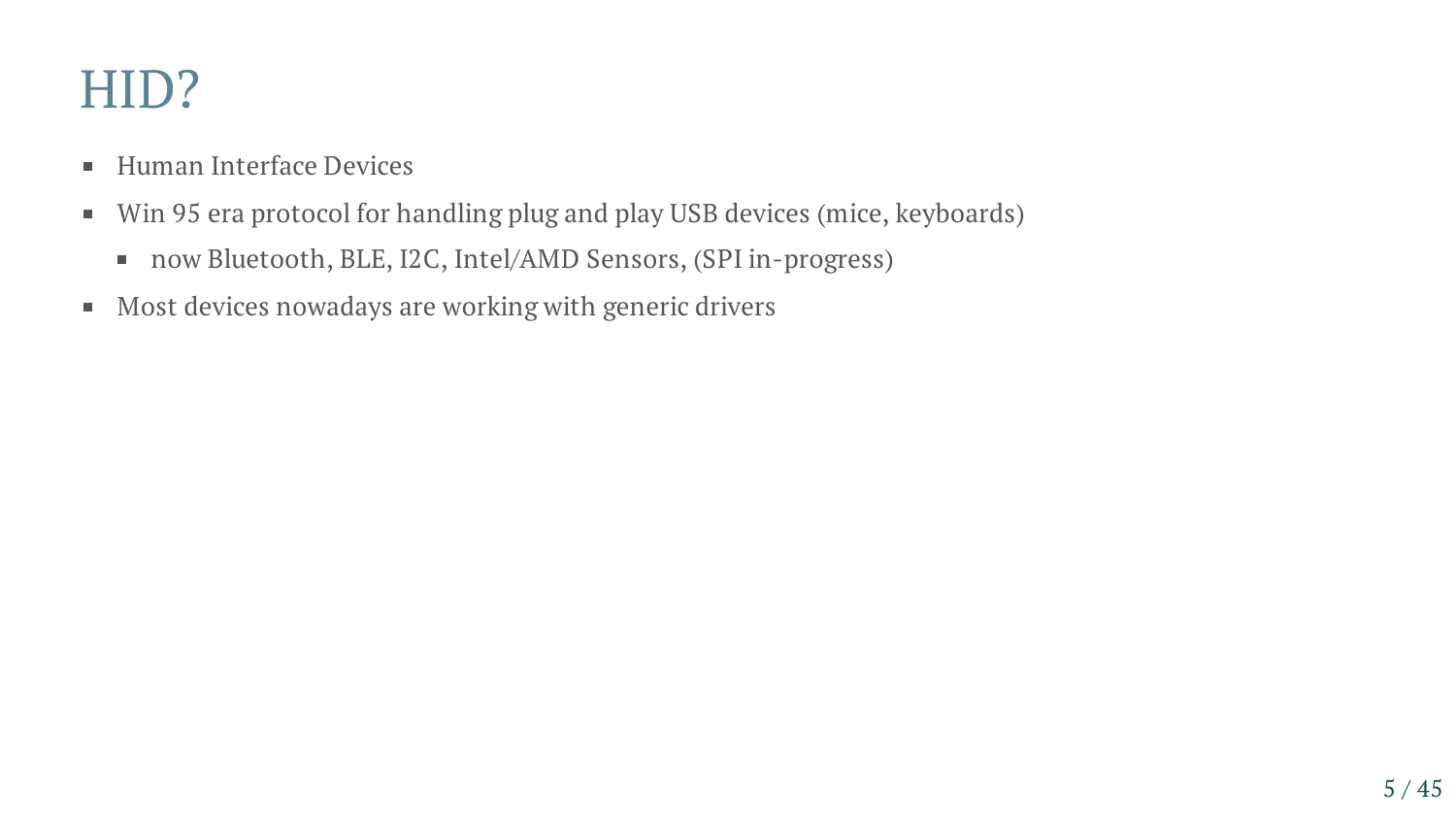#### HID report descriptor

- describes the device protocol in a "simple" language (no loops, conditionals, etc…)  $\blacksquare$
- static for each device (in flash)  $\blacksquare$

| 1                 |                                    | <b>0x05, 0x01,</b> // Usage Page (Generic Desktop)                                                           |  |
|-------------------|------------------------------------|--------------------------------------------------------------------------------------------------------------|--|
| $\overline{2}$    |                                    | 0x09, 0x02, // Usage (Mouse)                                                                                 |  |
| 3                 |                                    | <b>0xa1, 0x01, // Collection (Application) &lt;-- Application(Mouse)</b>                                     |  |
| 4                 |                                    | 0x09, 0x01, // Usage (Pointer)                                                                               |  |
| 5                 |                                    | 0xa1, 0x00, // Collection (Physical) <-- Physical(Pointer)                                                   |  |
| 6                 |                                    | 0x05, 0x09, // Usage Page (Button)                                                                           |  |
| 7                 |                                    | $0x15$ , $0x00$ , $0x25$ , $0x01$ , $0x19$ , $0x01$ , $0x29$ , $0x05$ , // Logical Min/Max and Usage Min/Max |  |
| 8                 |                                    | $0x75$ , $0x01$ , $//$ Report Size (1) $\leftarrow$ each usage is 1 bit                                      |  |
| 9                 |                                    | $0x95$ , $0x05$ , $1/$ Report Count $(5)$ $\leftarrow$ we got 5 of them                                      |  |
| 10                |                                    | $0x81$ , $0x02$ , $//$ *Input* (Data, Var, Abs) <--- 5 bits for 5 buttons                                    |  |
| 11                |                                    | 0x95, 0x03, // Report Count (3)                                                                              |  |
| $12 \overline{ }$ |                                    | $0x81, 0x01,$ // *Input* (Cnst, Arr, Abs) <--- 3 bits of padding                                             |  |
| 13                |                                    | 0x05, 0x01, // Usage Page (Generic Desktop)                                                                  |  |
| 14                |                                    | $0x16$ , $0x01$ , $0x80$ , $0x26$ , $0xff$ , $0x7f$ , $1/$ Logical Min/Max                                   |  |
| 15 <sub>1</sub>   | $0x09, 0x30,$ // Usage $(X)$       |                                                                                                              |  |
| 16                | $0x09$ , $0x31$ , $//$ Usage $(Y)$ |                                                                                                              |  |
| 17 <sup>2</sup>   |                                    | 0x75, 0x10, // Report Size (16)                                                                              |  |
| 18                |                                    | 0x95, 0x02, // Report Count (2)                                                                              |  |
| 19                |                                    | $0x81, 0x06,$ // *Input* (Data, Var, Rel) <--- X, Y of 16 bits                                               |  |
| 20                |                                    | $0x15$ , $0x81$ , $0x25$ , $0x7f$ , $//$ Logical Min/Max $(-127, 127)$                                       |  |
| 21                |                                    | 0x09, 0x38, // Usage (Wheel)                                                                                 |  |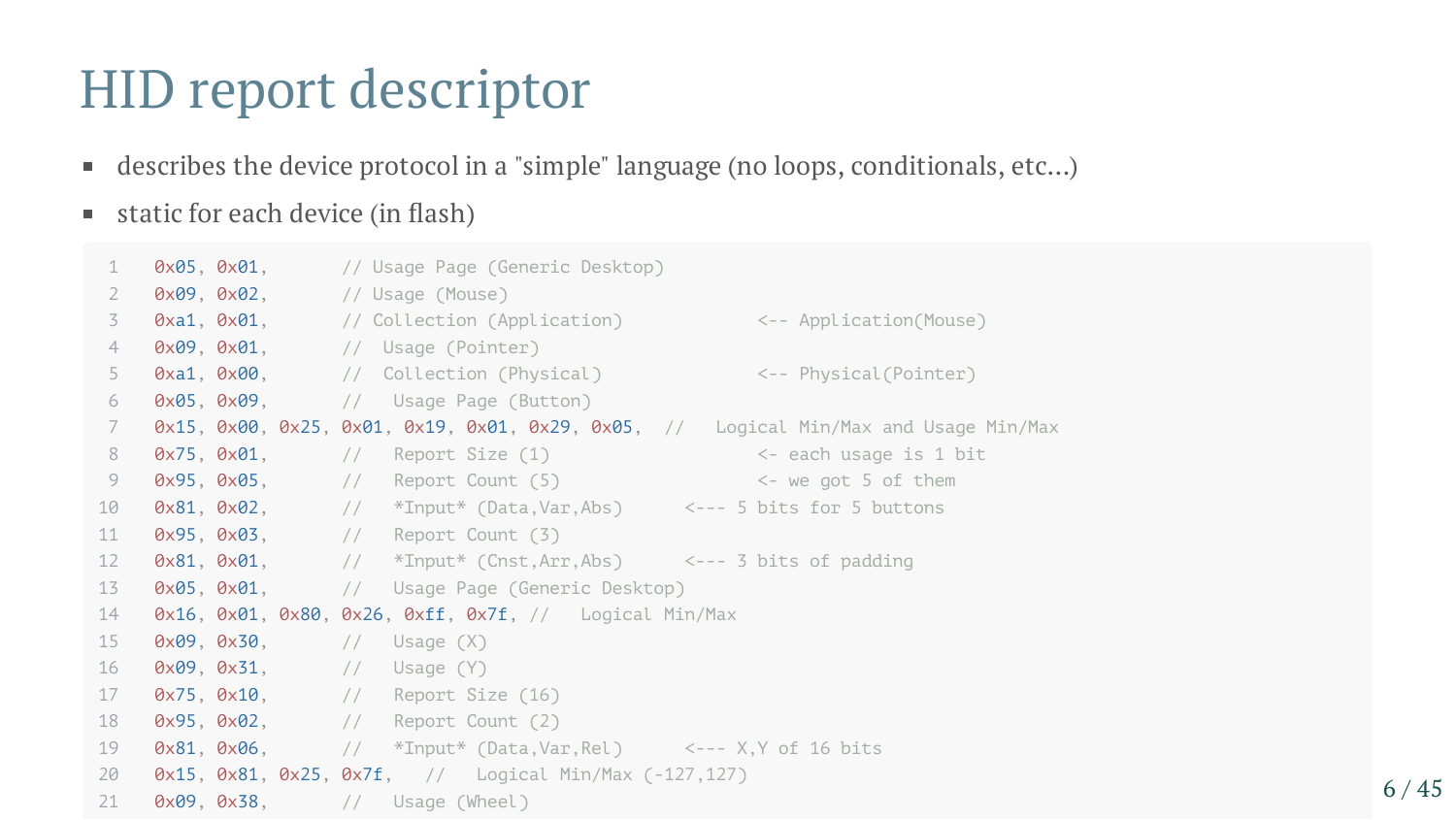#### Documentation

- Device Class [Definition](https://www.usb.org/document-library/device-class-definition-hid-111)  $\mathbf{m}$  .
- HID Usage [Tables](https://www.usb.org/document-library/hid-usage-tables-13)  $\blacksquare$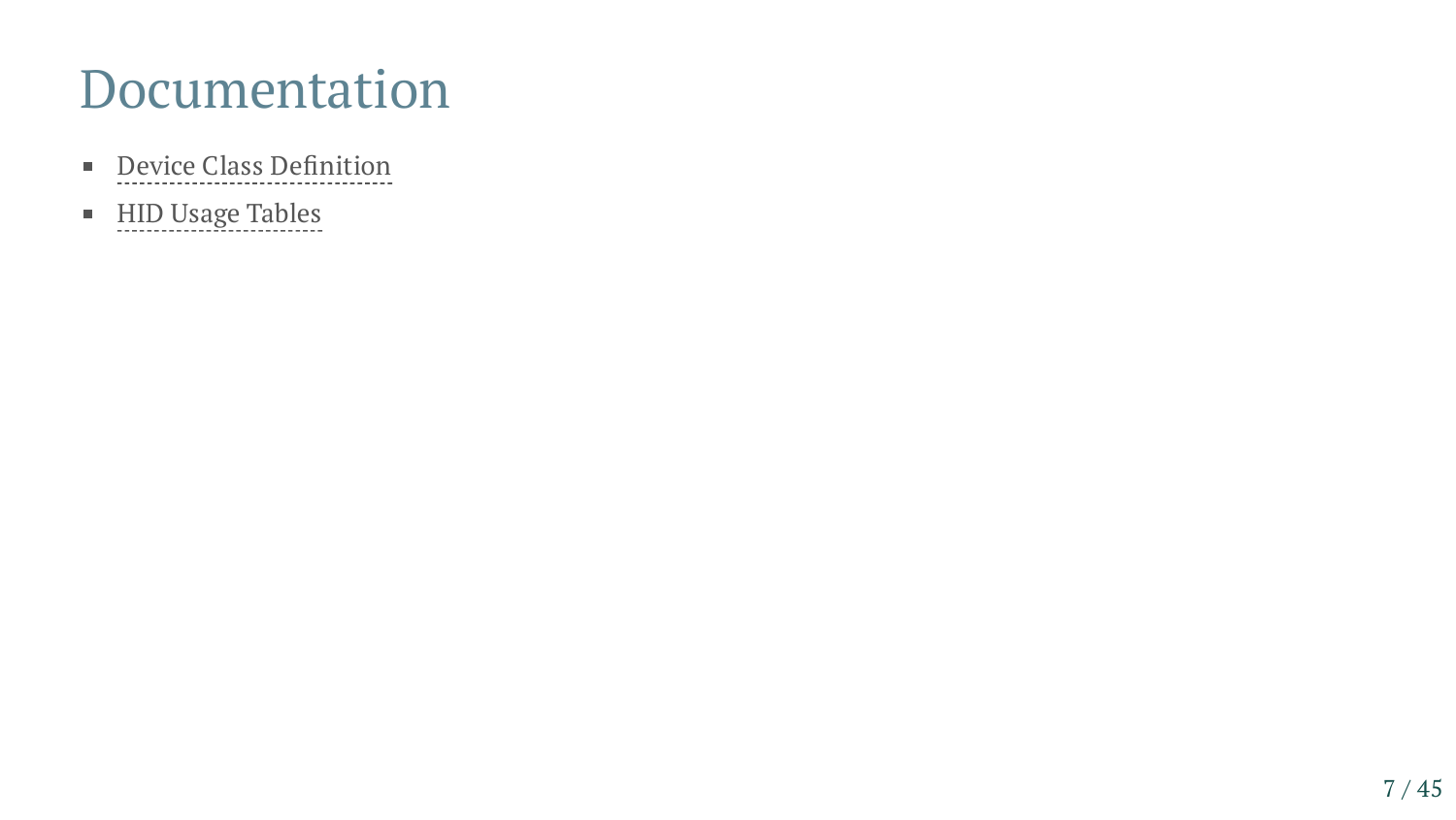### Device Class Definition

[https://www.usb.org/document-library/device-class-de](https://www.usb.org/document-library/device-class-definition-hid-111)fi[nition-hid-111](https://www.usb.org/document-library/device-class-definition-hid-111)<br>
• there are the equivalent files for I2C, Bluetooth, BLE, SPI<br>
• last update: May 27, 2001<br>
• defines generic protocol that every HID device must speak<br>

- there are the equivalent files for I2C, Bluetooth, BLE, SPI
- last update: May 27, 2001
- defines generic protocol that every HID device must speak
	- **properational model**
	- descriptors (USB + HID report descriptor)
	- parser of report descriptors
	- **requests**
	- report protocol

The protocol is somewhat stable.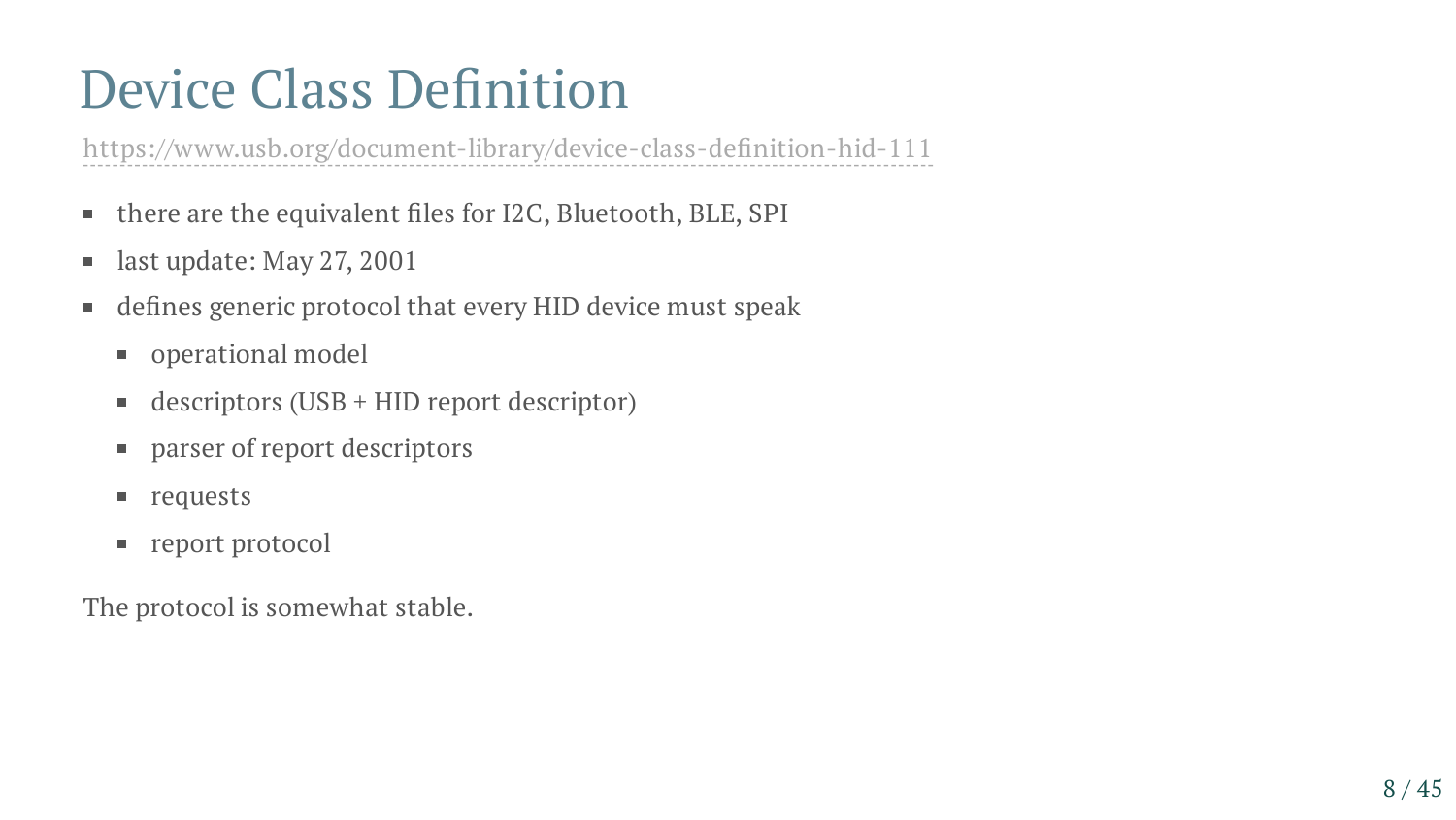#### HID Usage Tables

<https://www.usb.org/document-library/hid-usage-tables-13>

- last update: April 5, 2021  $\blacksquare$
- defines meaning of usages as defined in the report descriptor  $\blacksquare$ 
	- X and Y are defined in the Generic Desktop page (0x01) as 0x30 and 0x31  $\blacksquare$
- can be extended (and is) by companies
	- multitouch protocol
	- USI pens  $\Box$
	- HW sensors  $\blacksquare$
- except for a few exceptions: an update means a new  $\dot{a}$  #define  $\dot{a}$  in the kernel if we care ш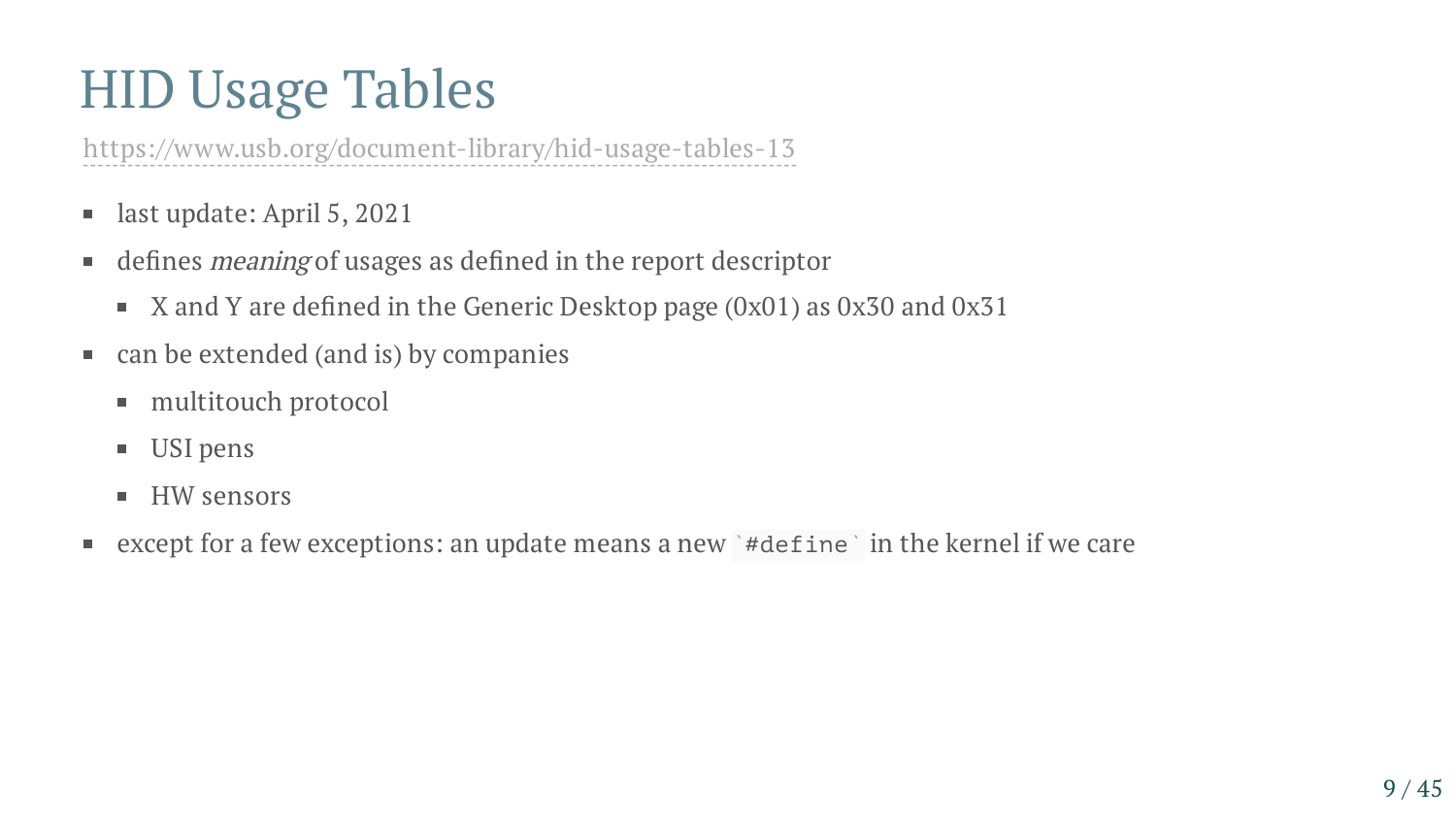#### HID

■ Most devices nowadays are working with generic drivers

#### Except for a few of them that need:

- a fixup in the report descriptor (45 drivers out of 82) ш
	- $'$ hid-sigmamicro.c $'$  in v5.17
- 41 files are under 100 LoC (counted with cloc)
- some driver just change the input mapping (i.e. to enable a given key)  $\blacksquare$ 
	- $'$ hid-razer $'$  in v $5.17$  $\overline{\phantom{a}}$

After attending a few Kernel Recipes edition:

"Can eBPF help?"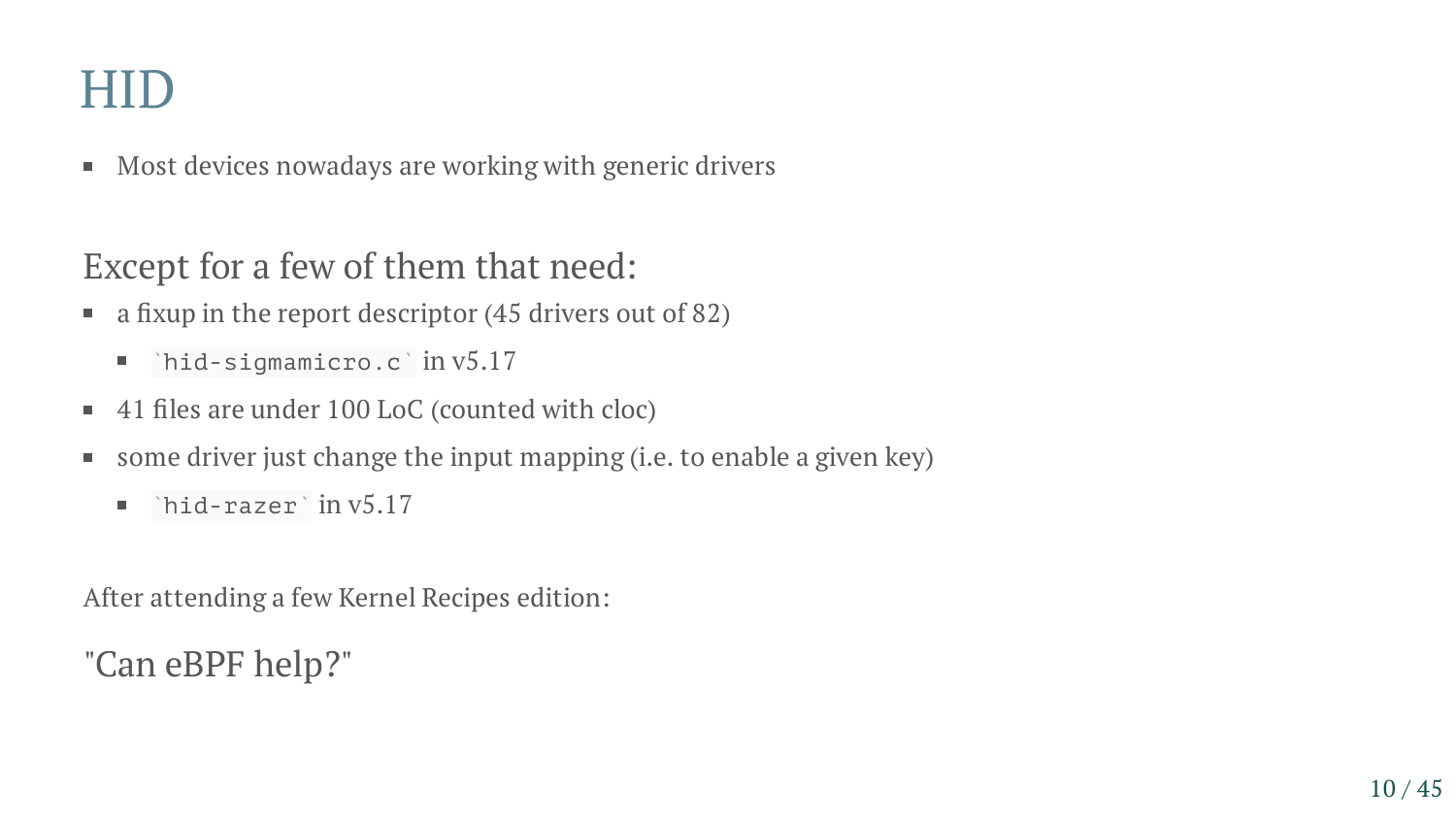#### BPF?

See Alexei's presentation tomorrow

<https://www.kernel.org/doc/html/latest/bpf/index.html>

#### <https://docs.cilium.io/en/latest/bpf/>

BPF is a highly flexible and efficient virtual machine-like construct in the Linux kernel allowing to execute bytecode at various hook points in a **safe** manner. It is used in a number of Linux kernel subsystems, most prominently networking HID<sup>\*</sup>, tracing and security (e.g. sandboxing).

Allows to add safe kernel space code from the user space (with root access).

\* Changed by me :)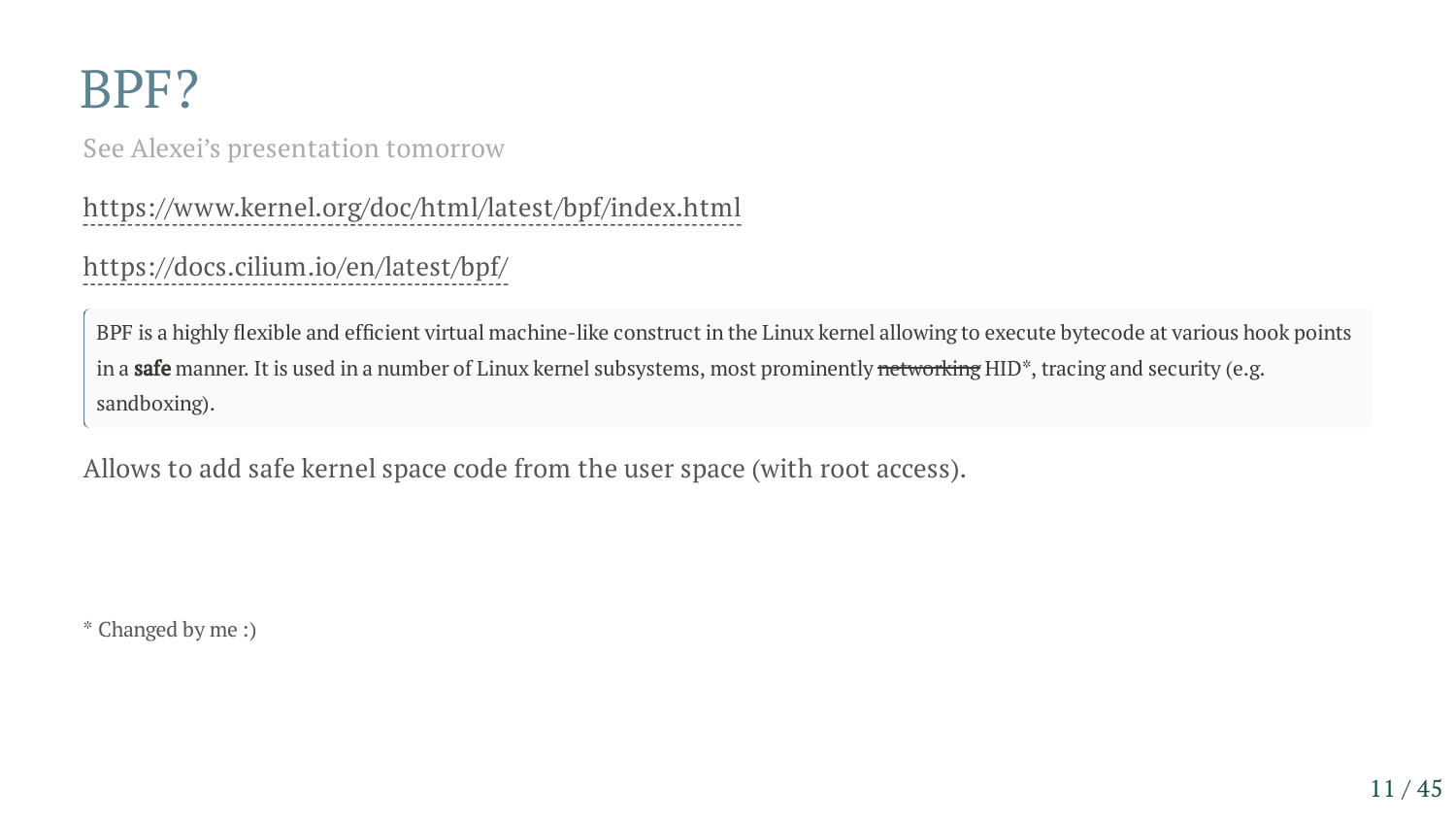#### HID+BPF

Use BPF in HID drivers to have user-space drivers fixes in the kernel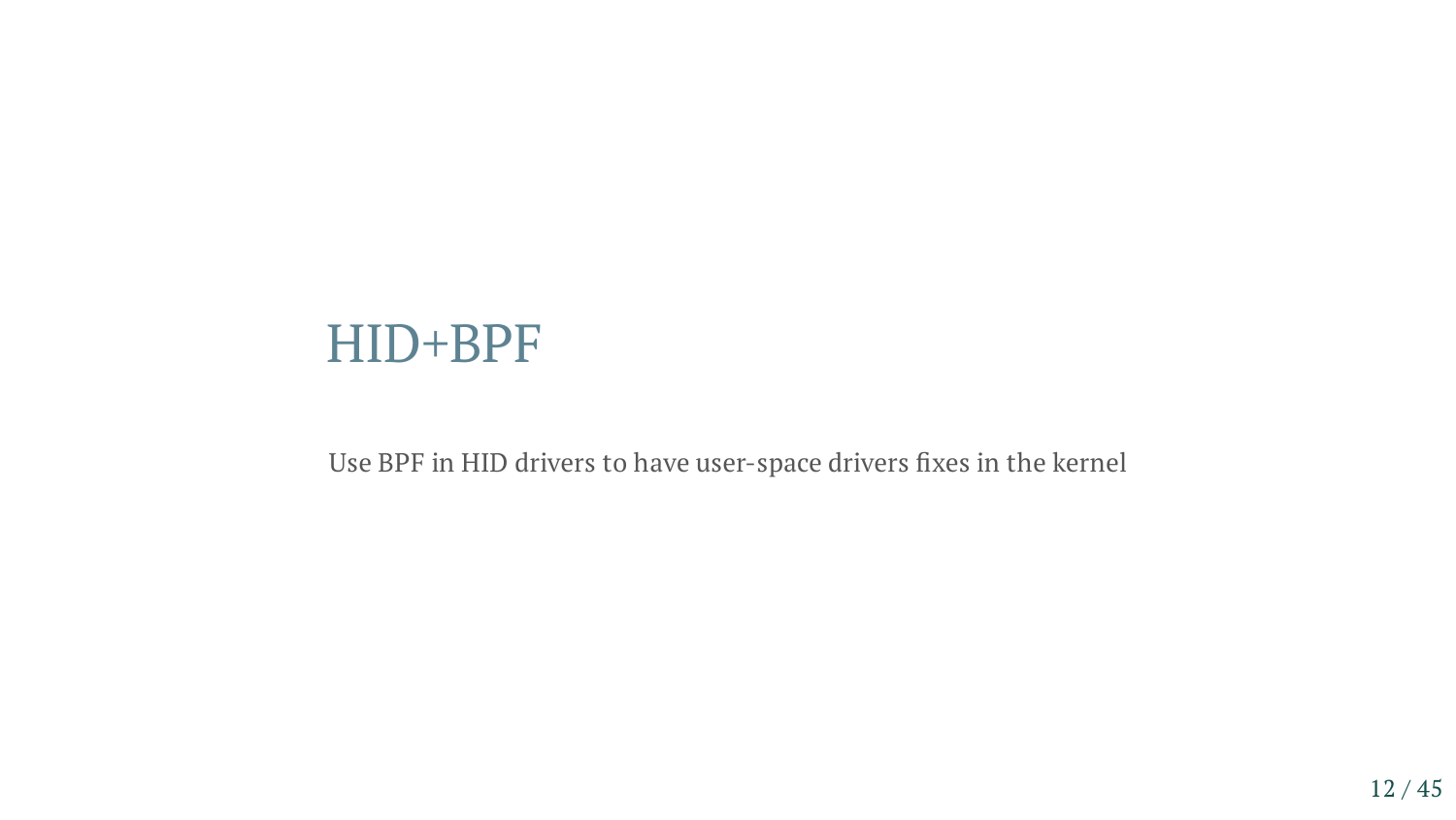#### HID-BPF: base principles

- works only on **arrays of bytes** and talks HID
	- no access to input, or any other subsystems (LEDs, force feedback, …)  $\Box$
- any *smart* processing needs to be done in userspace or at programming time:  $\blacksquare$ 
	- parse HID report descriptor
	- compute location of various fields
- targets a specific device for a given program  $\blacksquare$
- enforces GPL programs  $\blacksquare$ 
	- simple fixes should be shipped in-tree  $\mathcal{L}_{\mathcal{A}}$
- programs needs to be CORE (like)  $\blacksquare$ 
	- users should not be required to have LLVM  $13/45$  $\blacksquare$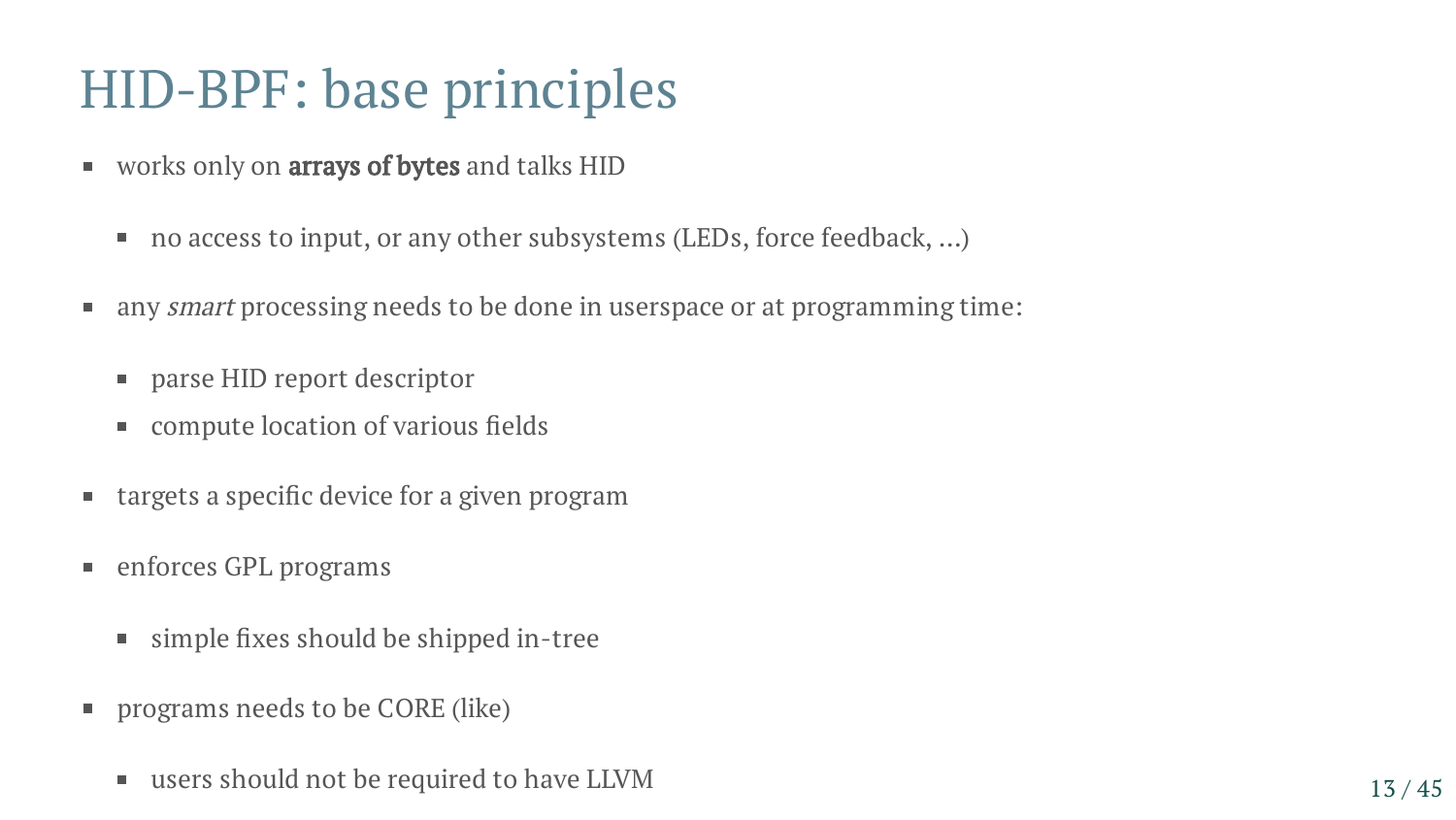- more convenient to do simple fix and user testing
- HID firewall
- change the device based on the user context
- **u** tracing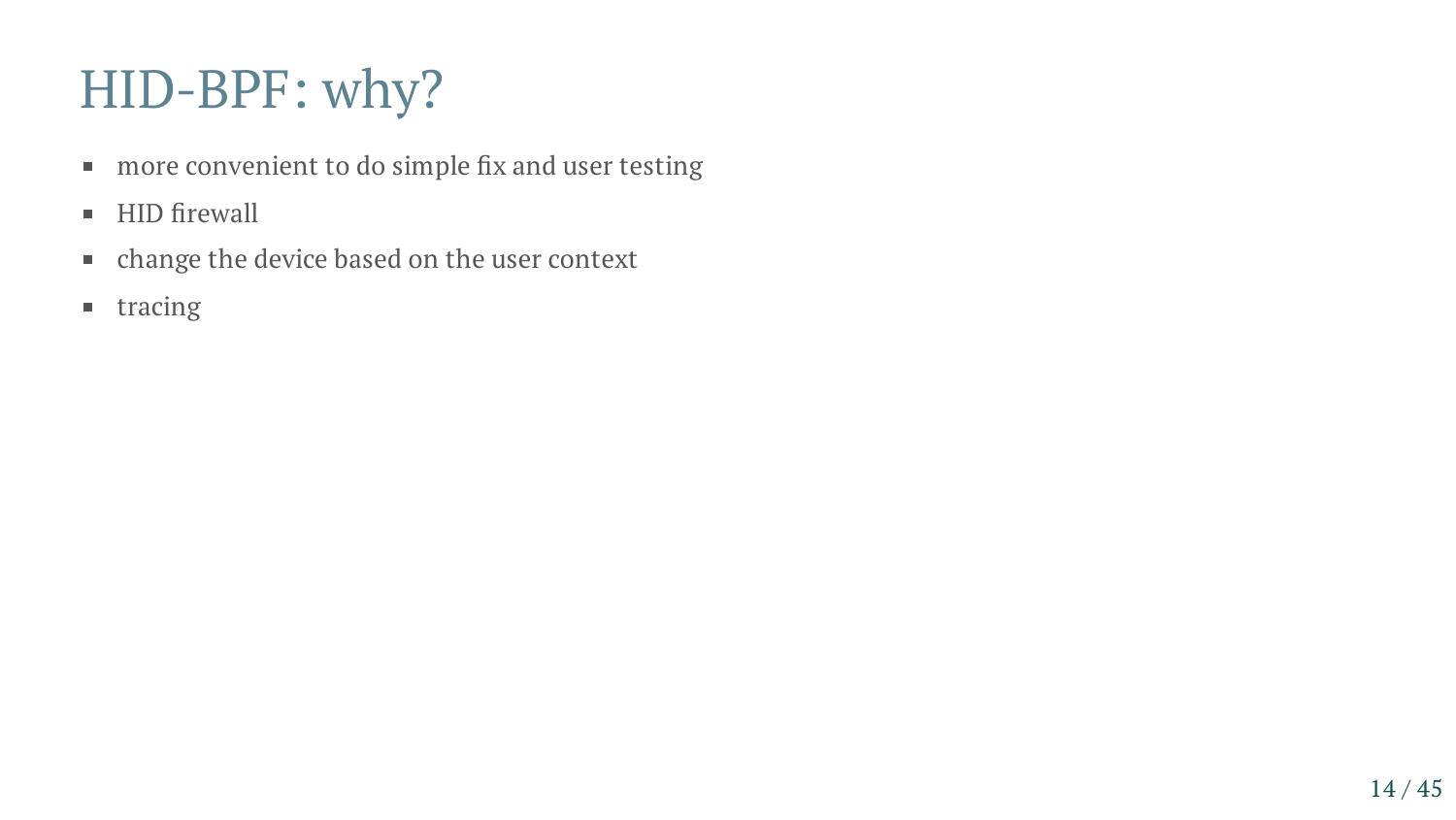- **more convenient to do simple fix and user testing**
- HID firewall
- change the device based on the user context
- **u** tracing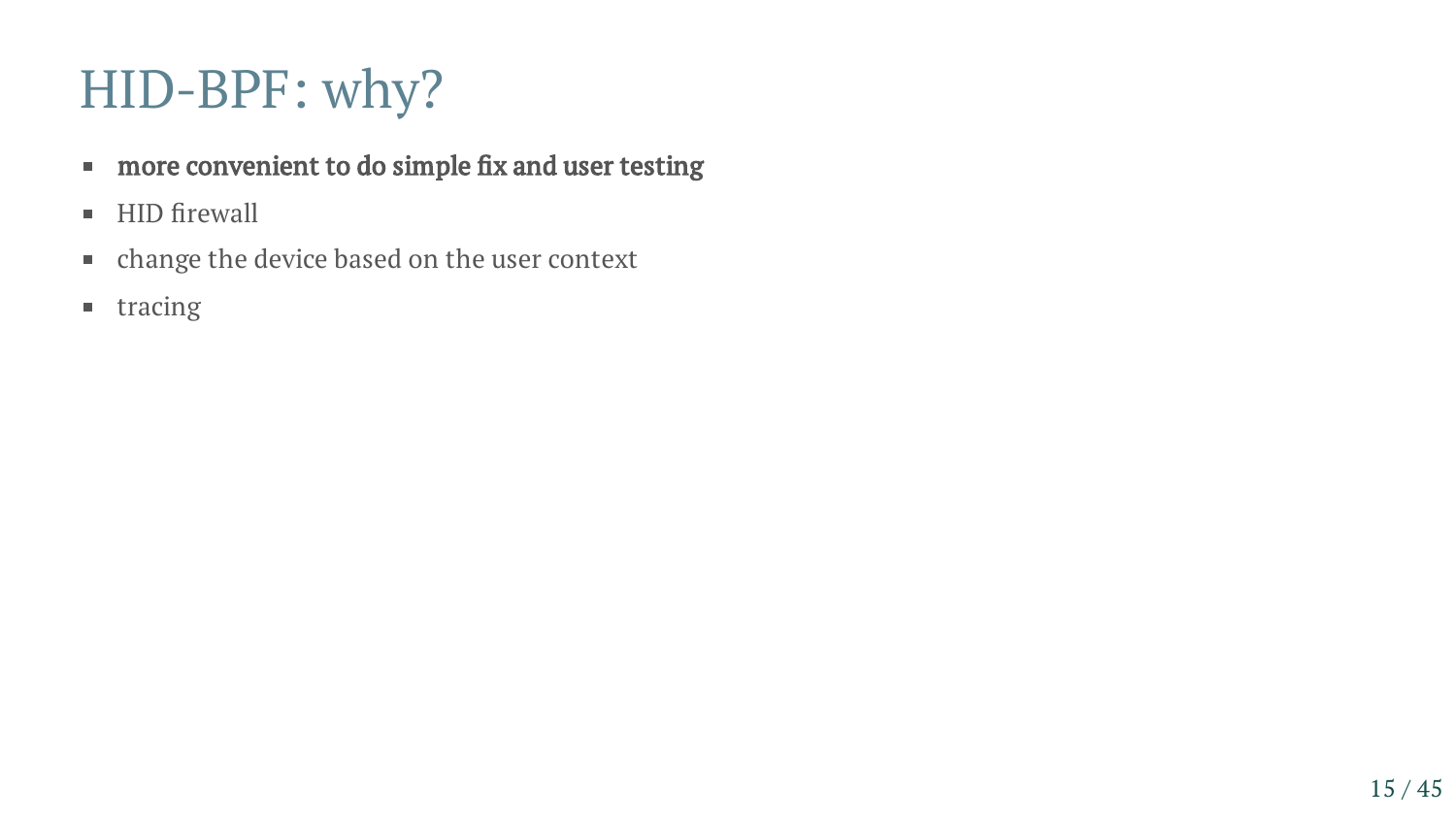## HID: what it means to add a new quirk?

Device <sup>x</sup> is somewhat broken: a key is not properly reported:

- $\blacksquare$  identification of the issue
- new patch created + tests  $\blacksquare$
- user needs to recompile the kernel  $\blacksquare$
- submission on the LKML п.
- review of the patch  $\blacksquare$
- inclusion in branch:  $\blacksquare$ 
	- either scheduled for this cycle
	- either for the next (if big changes, like new driver)  $\blacksquare$
- patch goes into Linus' tree  $\blacksquare$
- kernel marked stable or patch backported in stable  $\blacksquare$
- distributions take the new kernel  $\blacksquare$
- user can drop the custom kernel build  $\blacksquare$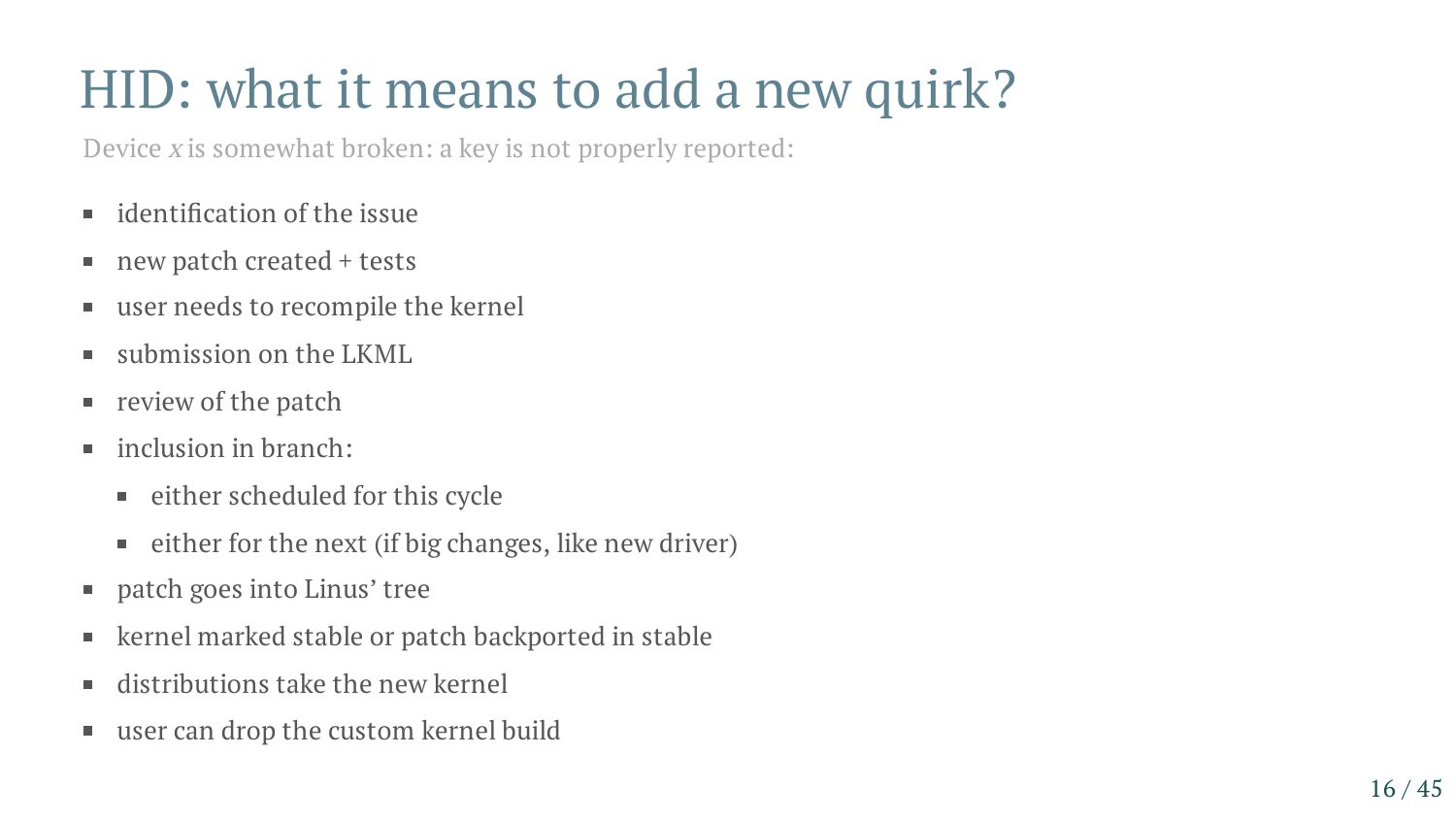## HID: Adding a new quirk with BPF

Device <sup>x</sup> is somewhat broken: a key is not properly reported:

- $\blacksquare$  identification of the issue
- new <del>patch</del> BPF program created + tests  $\blacksquare$
- user needs to recompile the kernel drops the bpf program into the filesystem ш

```
1 SEC("fmod_ret/hid_bpf_rdesc_fixup")
 2 int BPF_PROG(rdesc_fixup, struct hid_bpf_ctx *hid_ctx)
 3 {
 4 \mu u8 *data = hid bpf get data(hid ctx, 0, 4096 /* size */);
 5
 6 /* Convert Input item from Const into Var */
 7 \, data[40] = 0 \times 02;
 8
 9 return 0;
10 }
```
data ` contains the report descriptor of the device.

 $\hat{a}$  inid\_bpf\_rdesc\_fixup() is executed once, once the device is exported to userspace.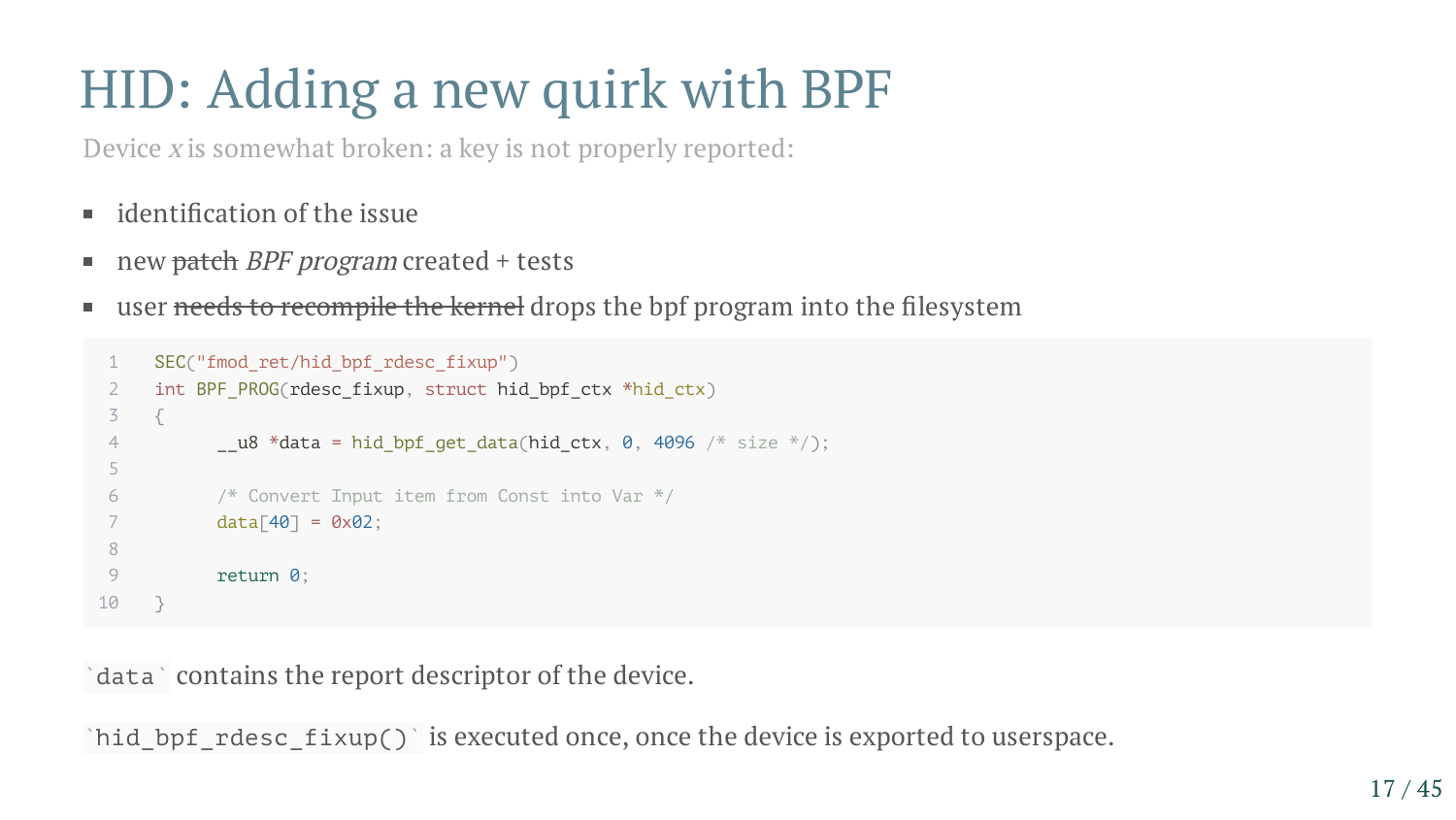## HID: Adding a new quirk with BPF

Device <sup>x</sup> is somewhat broken: a key is not properly reported:

- $\blacksquare$  identification of the issue
- new patch *BPF program* created + tests  $\blacksquare$
- user needs to recompile the kernel drops the bpf program into the filesystem  $\blacksquare$

User implication stops here once the BPF program is accepted.

Developers continue to include and ship the fix in the kernel:

- submission on the LKML  $\mathcal{L}_{\mathcal{A}}$
- review of the patch with the bpf program  $\blacksquare$
- inclusion in branch  $\blacksquare$
- patch goes into Linus' tree  $\blacksquare$
- kernel marked stable or patch backported in stable  $\overline{\phantom{a}}$
- distributions take the new kernel  $\blacksquare$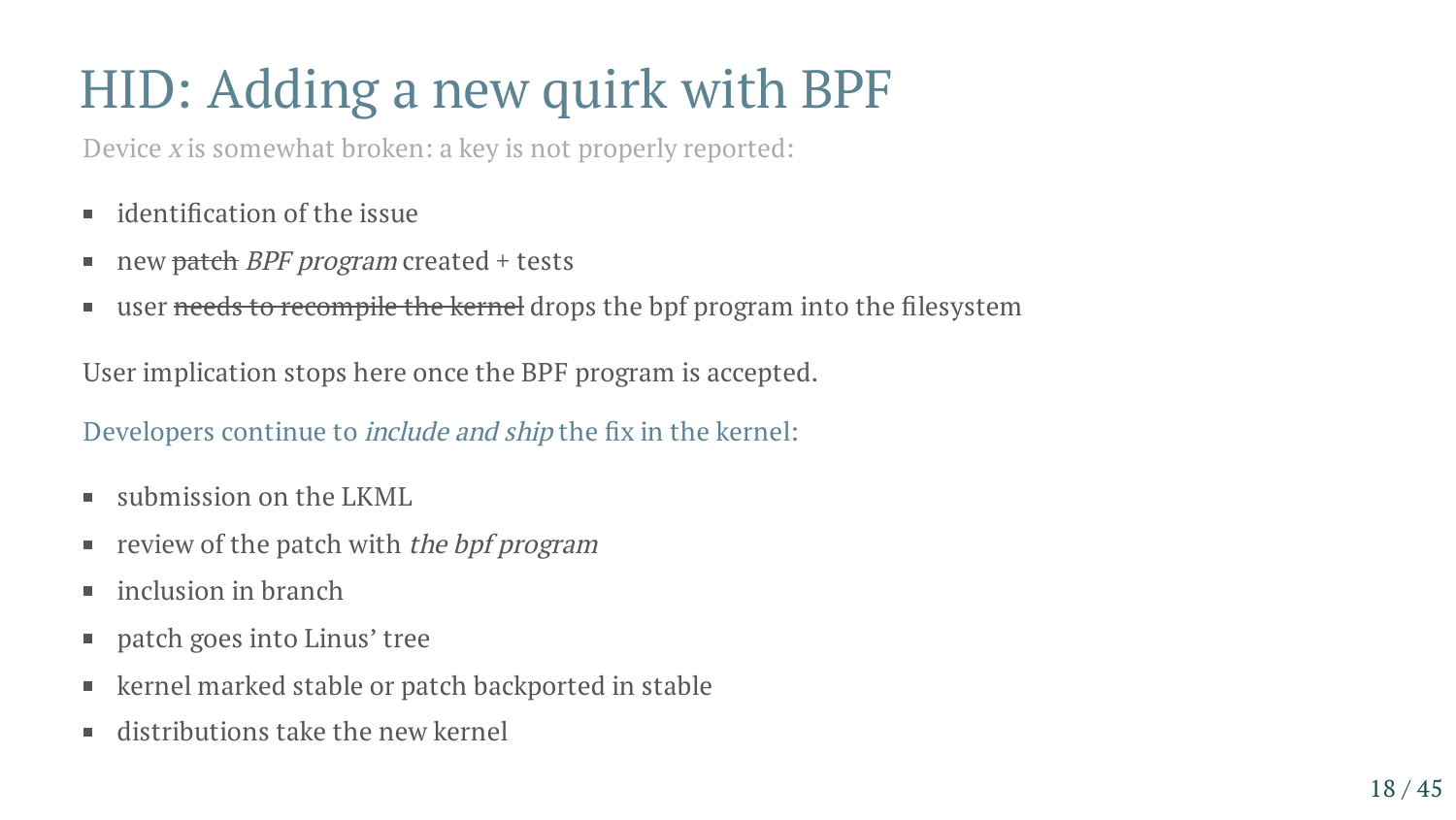- more convenient to do simple fix and user testing  $\blacksquare$
- HID firewall  $\blacksquare$ 
	- Steam opens up game controllers to the world (with `uaccess`)  $\blacksquare$
	- SDL is happy with that  $\blacksquare$
	- What prevents a Chrome plugin to initiate a controller firmware upgrade over the network?  $\blacksquare$
- change the device based on the user context  $\blacksquare$
- tracing  $\blacksquare$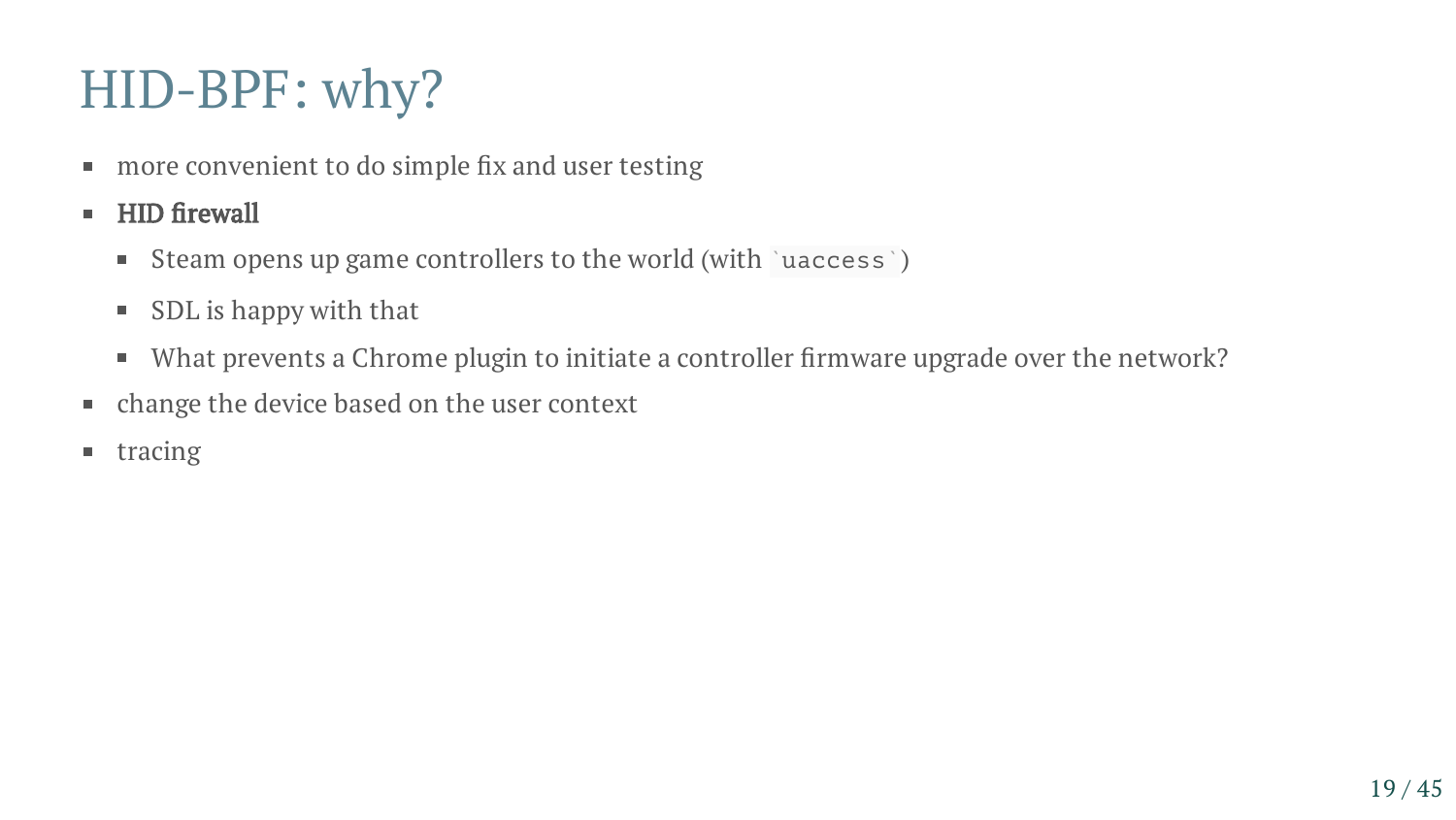- more convenient to do simple fix and user testing  $\blacksquare$
- HID firewall  $\blacksquare$ 
	- Steam opens up game controllers to the world (with `uaccess`)  $\Box$
	- SDL is happy with that  $\blacksquare$
	- What prevents a Chrome plugin to initiate a controller firmware upgrade over the network?  $\Box$
- change the device based on the user context  $\blacksquare$ 
	- Microsoft Surface Dial example  $\Box$
- $\blacksquare$  tracing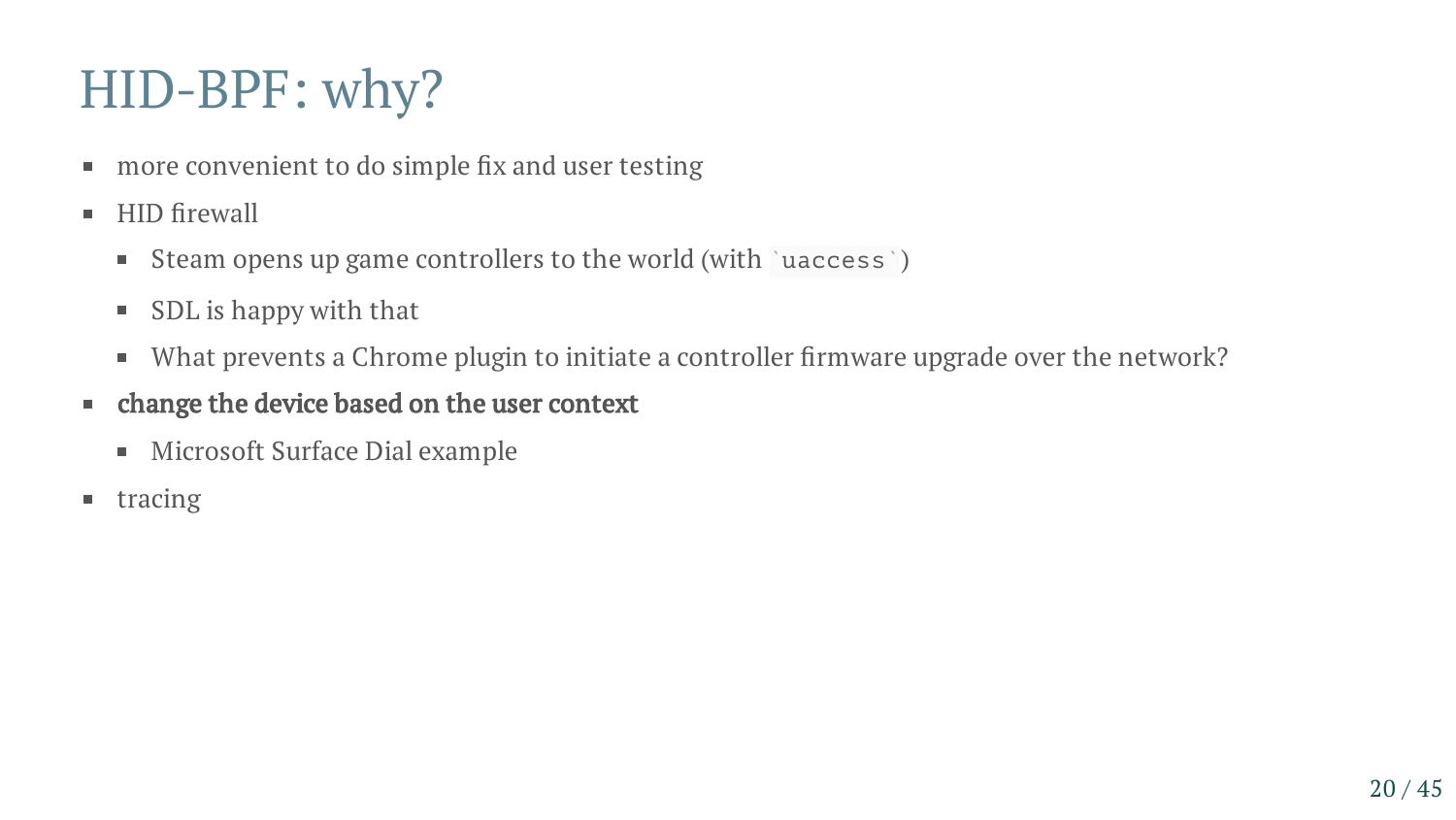- more convenient to do simple fix and user testing ш
- HID firewall  $\blacksquare$ 
	- Steam opens up game controllers to the world (with `uaccess`)  $\blacksquare$
	- SDL is happy with that  $\blacksquare$
	- What prevents a Chrome plugin to initiate a controller firmware upgrade over the network?  $\blacksquare$
- change the device based on the user context ш
	- Microsoft Surface Dial example  $\blacksquare$
- **u** tracing
	- hidraw is good, but not enough  $\blacksquare$
	- we can trace external requests with eBPF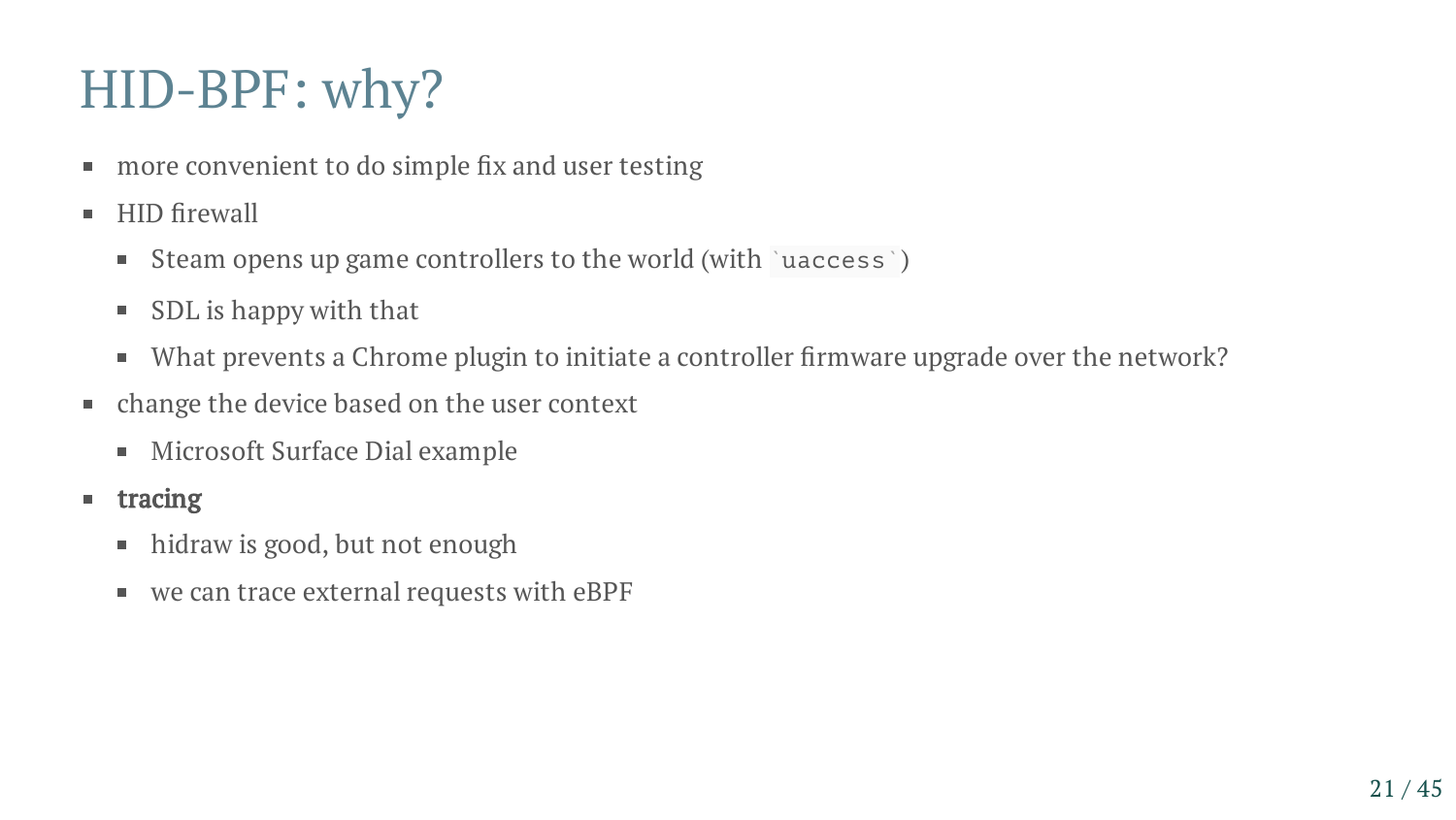#### HID-BPF: what?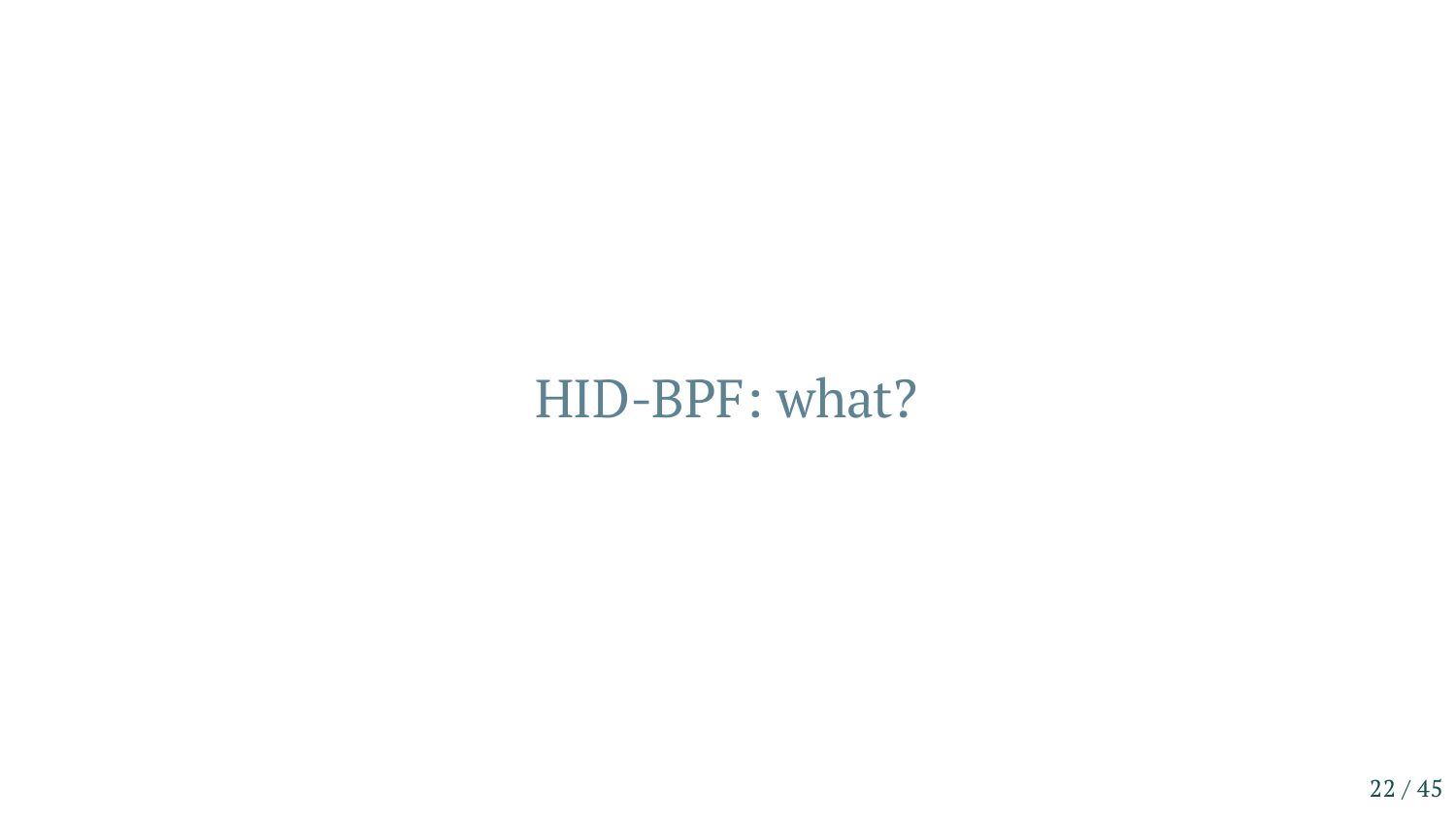#### HID-BPF: the net-like capability

BPF program, compiled by clang:

```
Change the incoming data flow<br>
BPF program, compiled by clang:<br>
\frac{\text{SEC}(\text{``mod\_ret/hid\_buff\_device\_event''})}{\text{``sim\_getP-PROG(invert\_x, "stnot. hid\_ptr, "hid\_ctx, 'hd\_ctx, 'hd\_ctx, '1 \text{''} offset \text{''}/, 2 \text{''} size \text{''})};<br>
\frac{6}{5}<br>
\frac{7}{7} \text{ 'simert X coordinate \text{''}}<br>
\frac{8}{7} return 0;<br>
Pes,
   1 SEC("fmod_ret/hid_bpf_device_event")
   2 int BPF_PROG(invert x, struct hid bpf ctx *hid ctx)
   3 {
   4 \qquad \qquad -s16 *x = (\qquads16*)hid_bpf_get_data(hid_ctx, 1 /* offset */, 2 /* size */);
   5
   6 /* invert X coordinate */
   7 *_{\mathsf{X}} *_{\mathsf{=}} -1;
   8
   9 return 0;
 10 }
```
Yes, this is a tracing BPF program.

Note: this is executed *before* `hidraw` or any driver processing.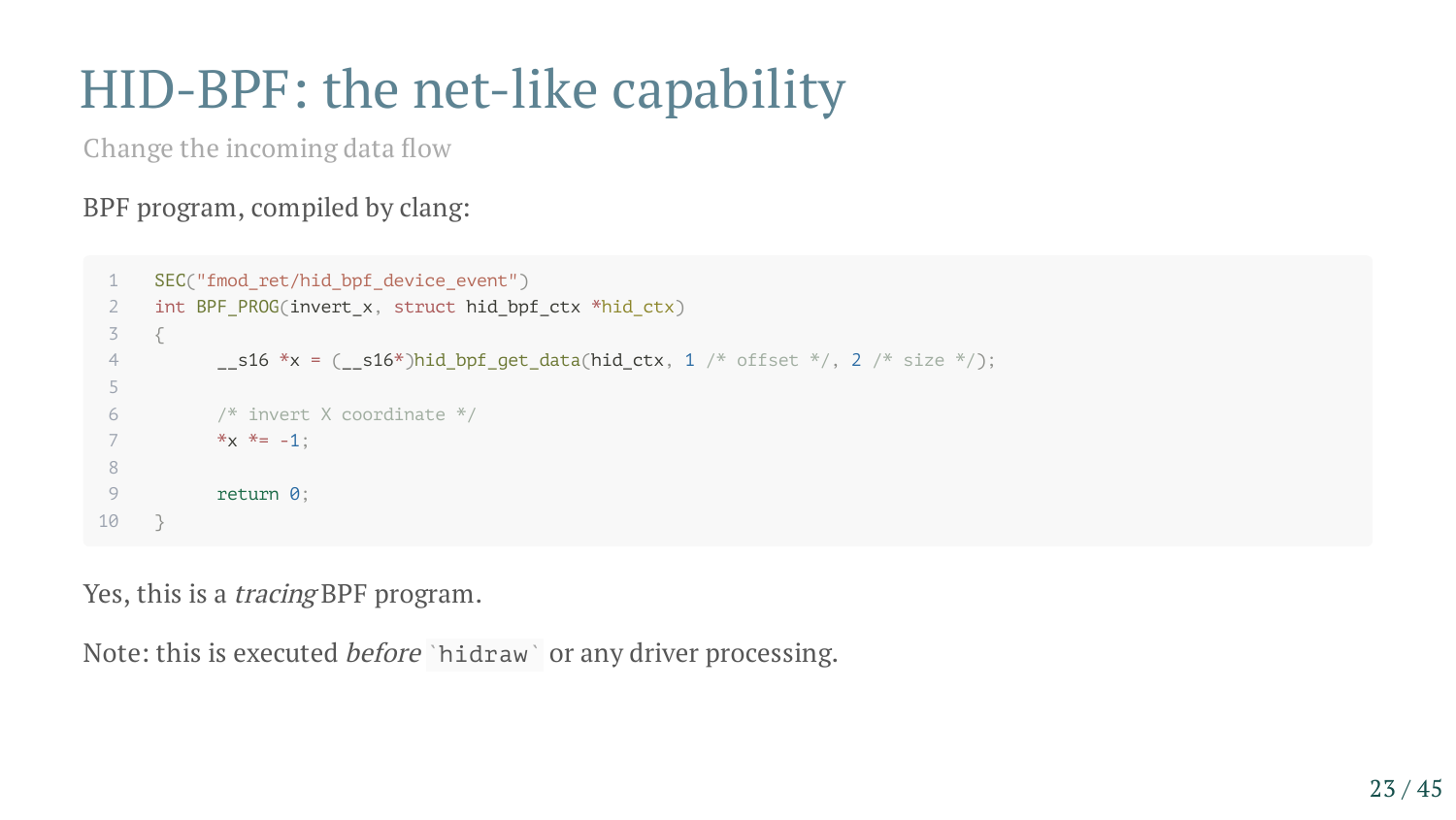### HID-BPF: attach our program to a device

A program is attached to a `struct hid\_device` in the kernel, by using the system unique id to attach to it (to be triggered by udev):

```
1 struct attach prog args {
2 int prog fd;
3 unsigned int hid;
4 unsigned int flags;
5 int retval;
6 };
7
8 SEC("syscall")
9 int attach prog(struct attach prog args *ctx)
10 {
11 ctx->retval = hid_bpf_attach_prog(ctx->hid,
12 ctx->prog_fd,
13 ctx->flags);
14 return 0;
15 }
```
1 sudo ./hid\_mouse /sys/bus/hid/devices/0018:06CB:CD7A.000A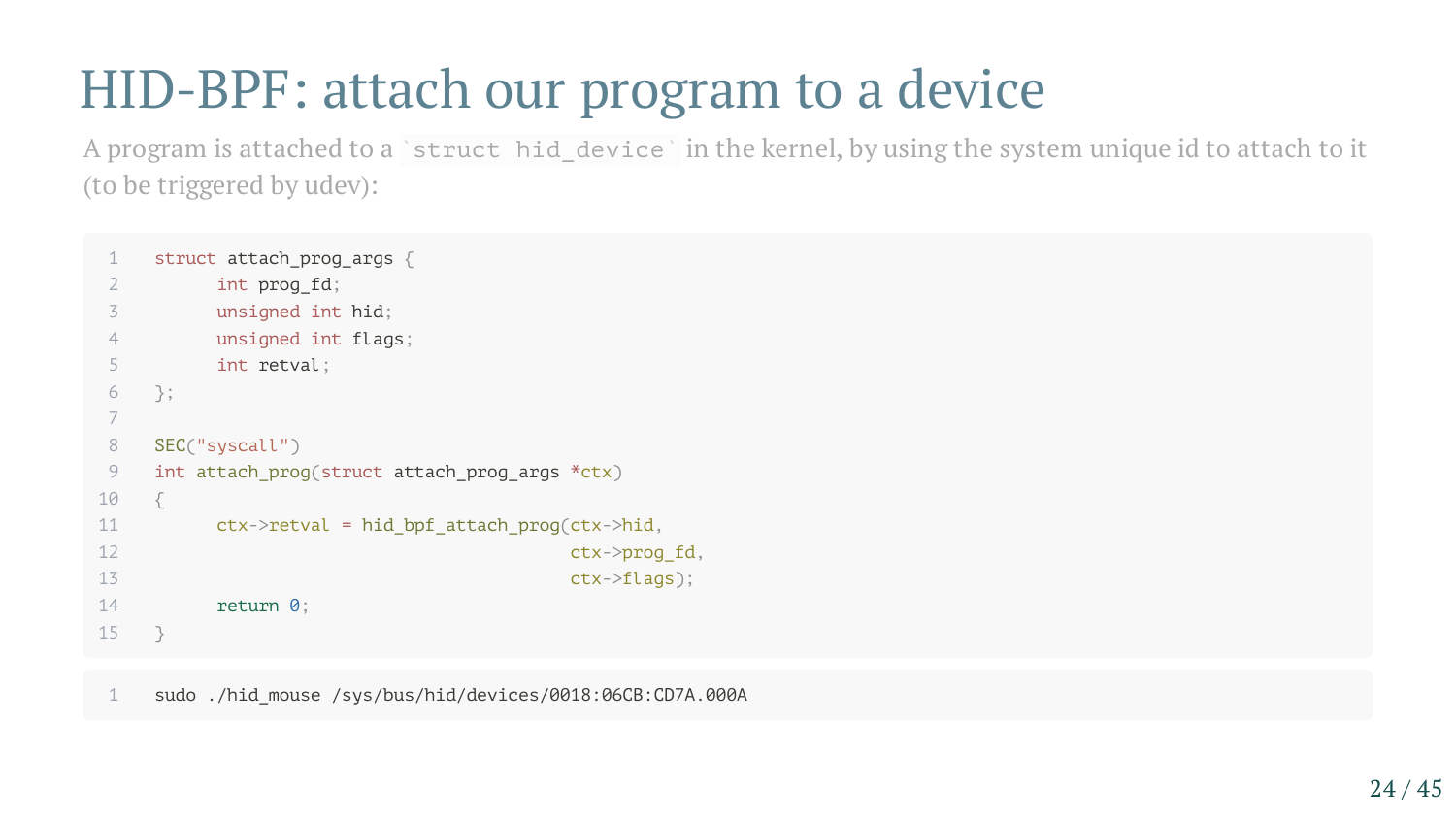#### HID-BPF: Load more than 1 program for device\_event ` `

```
1 SEC("fmod_ret/hid_bpf_device_event")
 2 int BPF_PROG(invert_x, struct hid_bpf_ctx *hid_ctx)
 3 {
 4 \sim s16 *x = ( s16*)hid bpf qet data(hid ctx, 1 /* offset */, 2 /* size */);
 5
 6 /* invert X coordinate */
 7 *_{\mathsf{X}} *_{\mathsf{=}} -1;
 8
 9 return 0;
10 }
11
12 SEC("fmod ret/hid bpf device event")
13 int BPF PROG(invert y, struct hid bpf ctx *hid ctx)
14 \frac{1}{1}15 \hspace{1cm} _s16 *y = (_s16*)hid_bpf_get_data(hid_ctx, 3 /* offset */, 2 /* size */);
16
17 /* invert Y coordinate */
18 *_{V} * = -1;
19
20 return 0;
21 }
```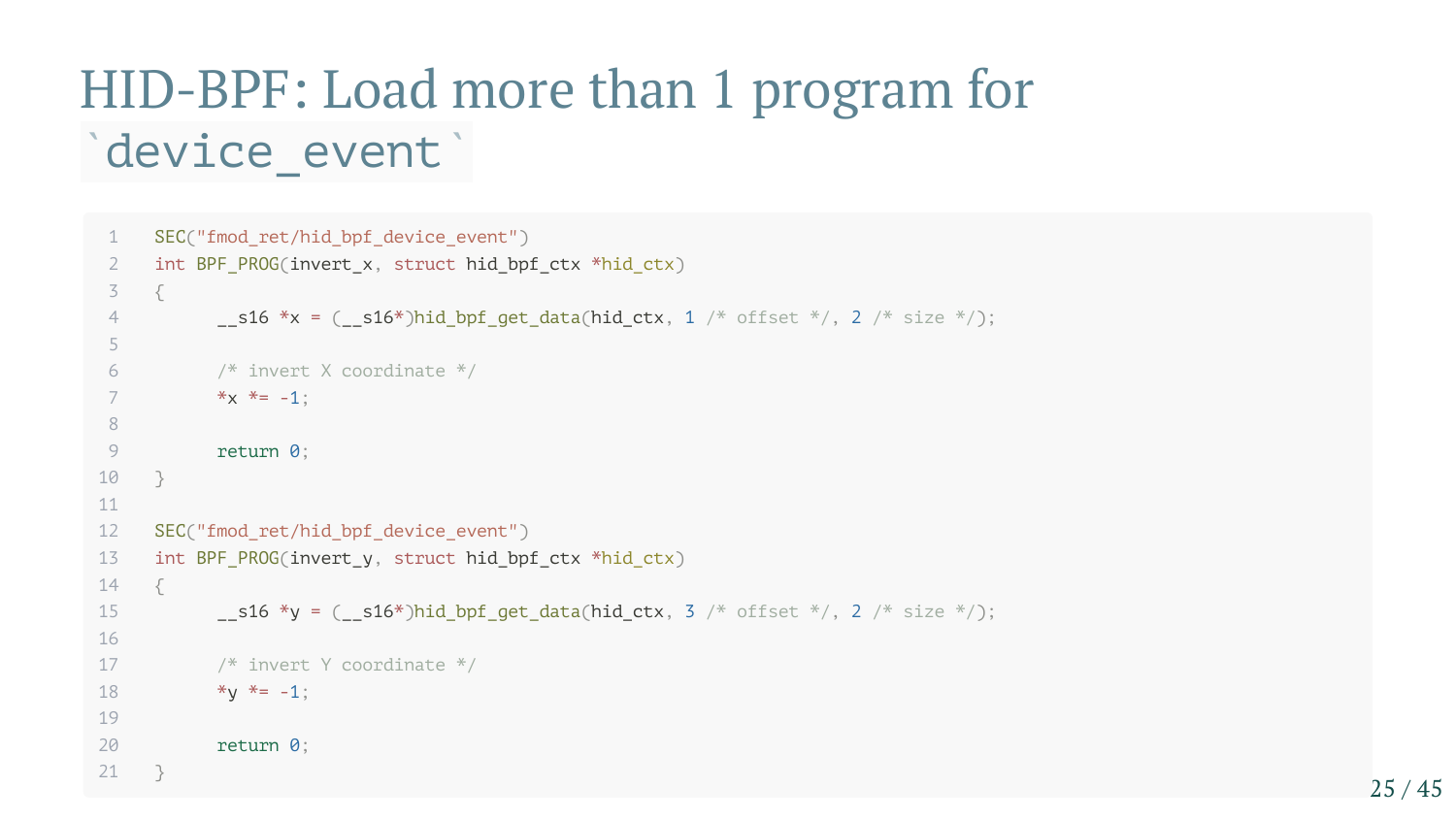#### HID-BPF: device\_event`

- Useful for neutral zone of a joystick Benefits/Use cases:<br>- Useful for neutra<br>- Filter out unwan<br>- Fix the report wl
- Filter out unwanted fields in a stream
- Fix the report when something should not happen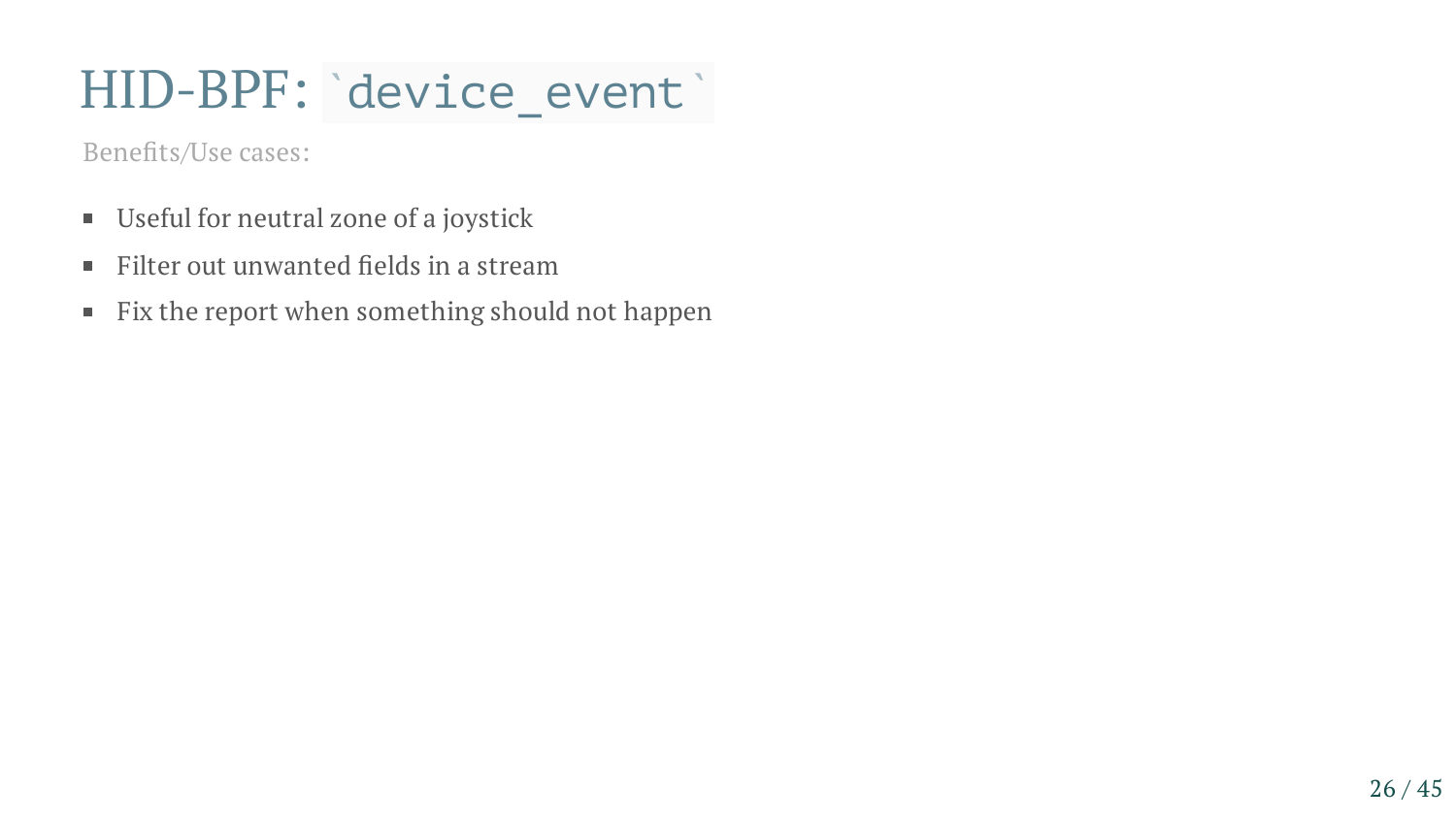#### HID-BPF: changing how the device looks and talks

```
1 SEC("fmod_ret/hid_bpf_rdesc_fixup")
 2 int BPF_PROG(rdesc_fixup, struct hid_bpf_ctx *hid_ctx)
 3 {
 4 \mu u8 *data = hid bpf get data(hid ctx, 0, 4096 /* size */);
 5
 6 /* invert X and Y definitions in the event stream interpretation */
 7 data[39] = 0x31;8 data[41] = 0 \times 30;
 9
10 return 0;
11 }
```
data ` now contains the report descriptor of the device.

(Un)attaching this program triggers a disconnect/reconnect of the device.

Only 1 program of this type per HID device.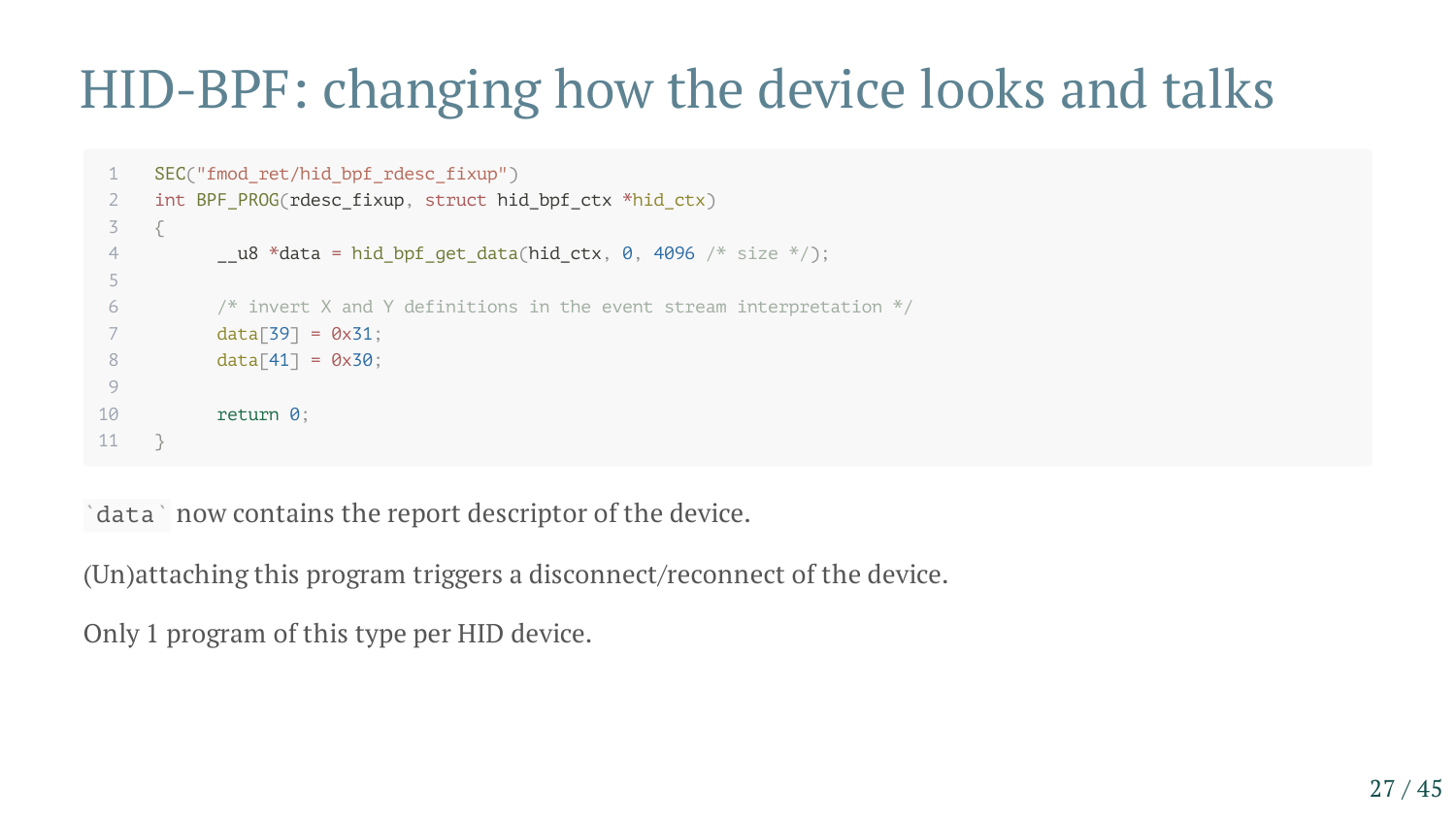#### HID-BPF: `rdesc\_fixup`

- Fix a bogus report descriptor (key not properly mapped) Benefits/Use cases:<br>
Fix a bogus report<br>
Morph a device is<br>
Change the device
- Morph a device into something else (Surface Dial into a mouse)
- Change the device language (in conjunction with  $\delta$  device\_event  $\delta$ )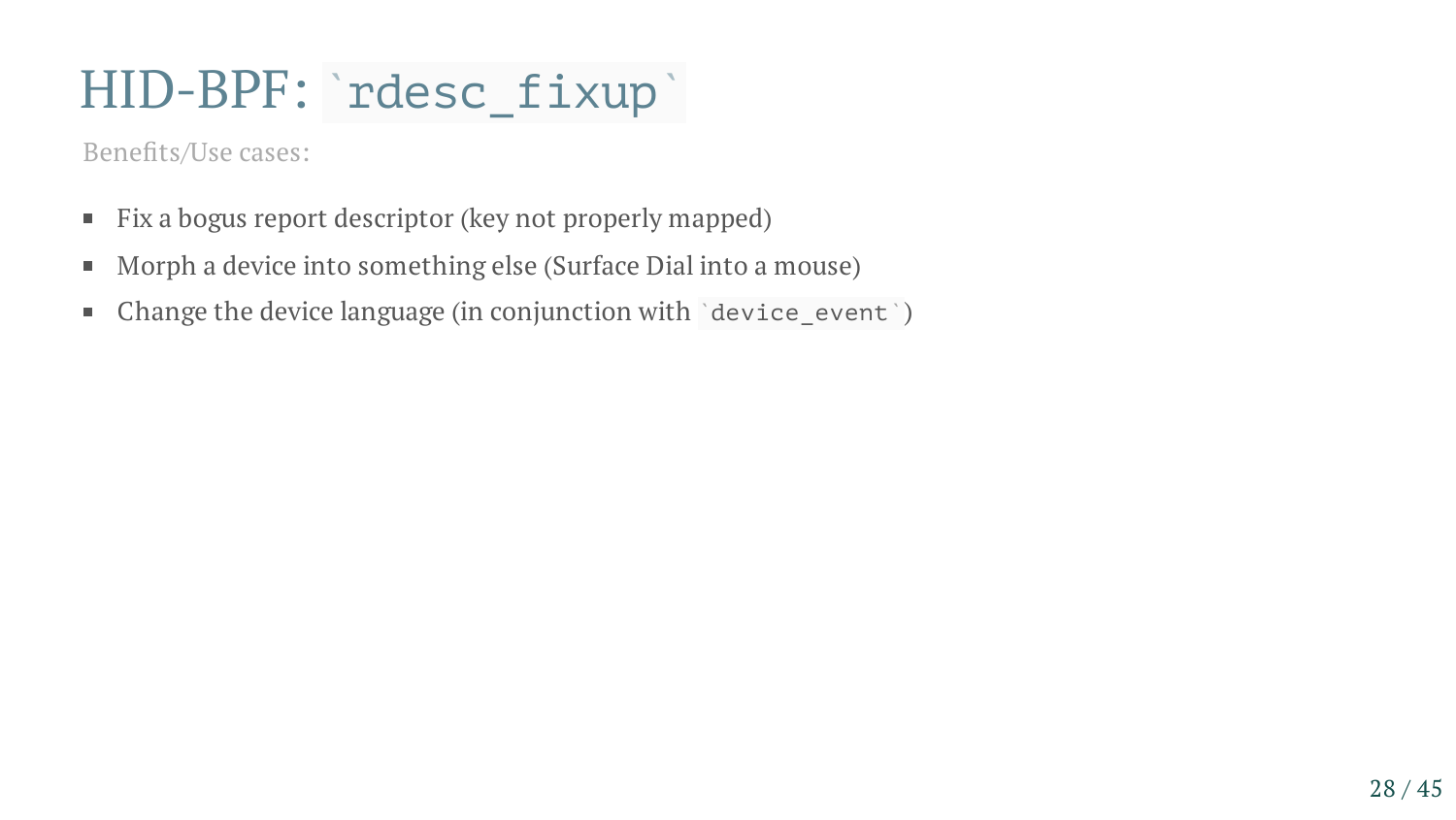#### HID-BPF: communicate with the device

```
1 struct hid send haptics args {
 2 \frac{1}{2} /* data needs to come at offset 0 so we can use ctx as an argument \frac{2}{1}3 __u8 data[10];
 4 unsigned int hid;
 5 };
 6
 7 SEC("syscall")
 8 int send haptic(struct hid send haptics args *args)
9 {
10 struct hid bpf ctx *ctx;
11 int i, ret = 0;
12
13 ctx = hid bpf allocate context(args->hid);
14 if (!ctx)
15 return -1; /* EPERM check */
16
17 ret = hid_bpf_hw_request(ctx, args->data, 10, HID_FEATURE_REPORT,
18 HID REQ GET REPORT);
19 args->retval = ret;
20
21 hid_bpf_release_context(ctx);
22
23 return 0;
24 }
```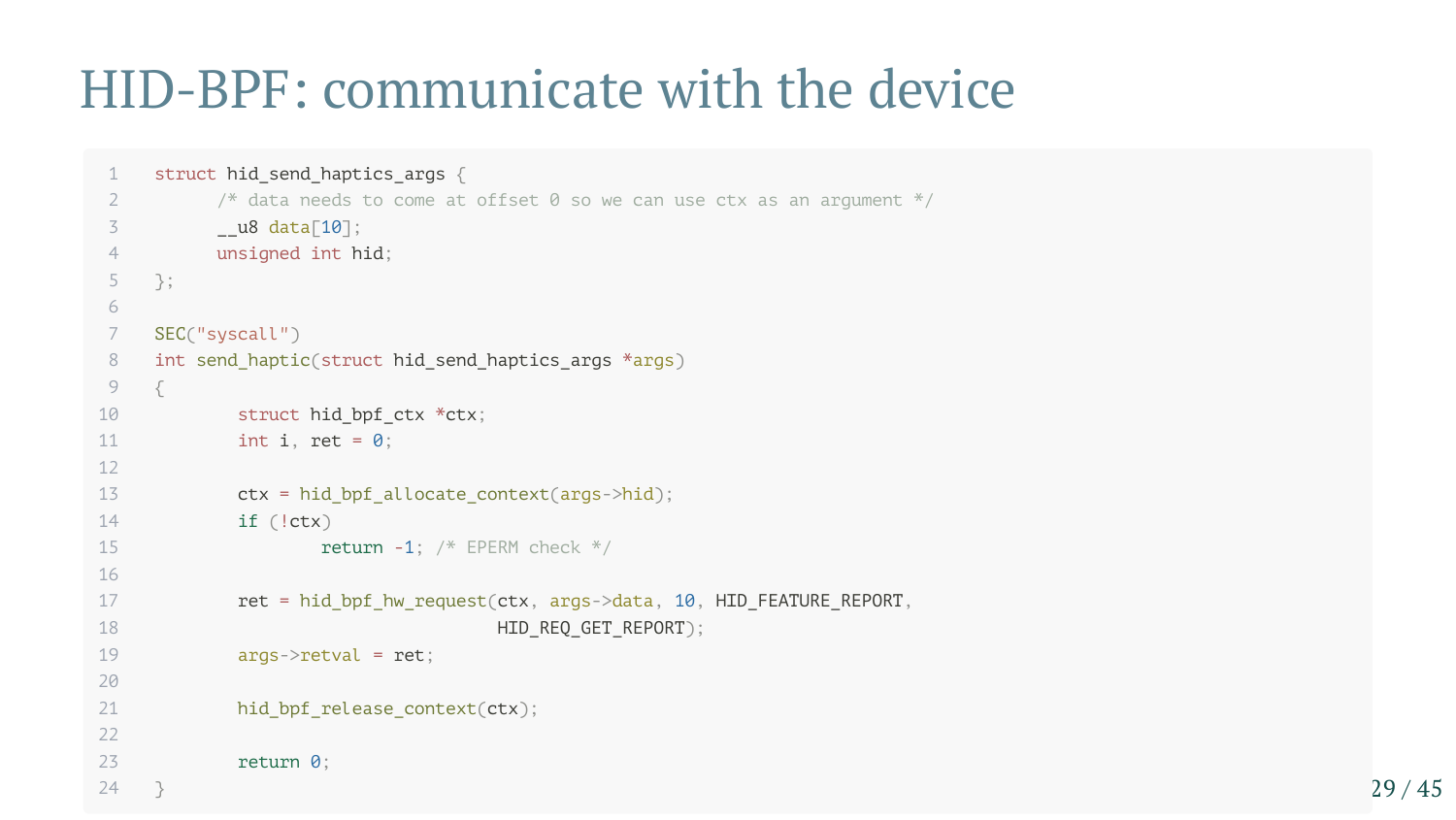#### HID-BPF: communicate with the device

`hid\_bpf\_hw\_request()`

Same behavior than the in-kernel function `hid\_hw\_raw\_request() .

Can not be used in interrupt context.

Allows:

- **query device information**
- **put the device into a specific mode**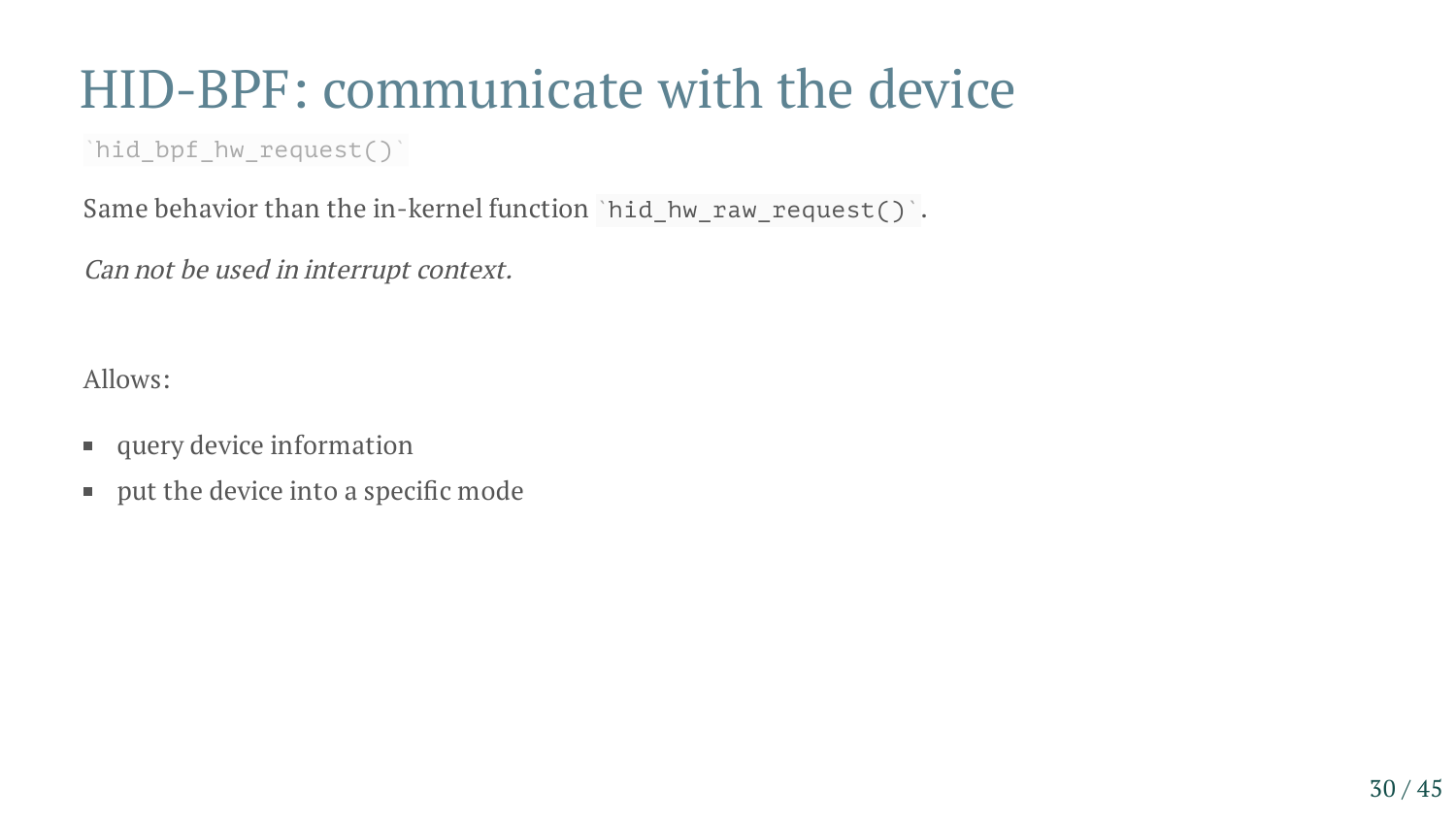#### HID-BPF: how?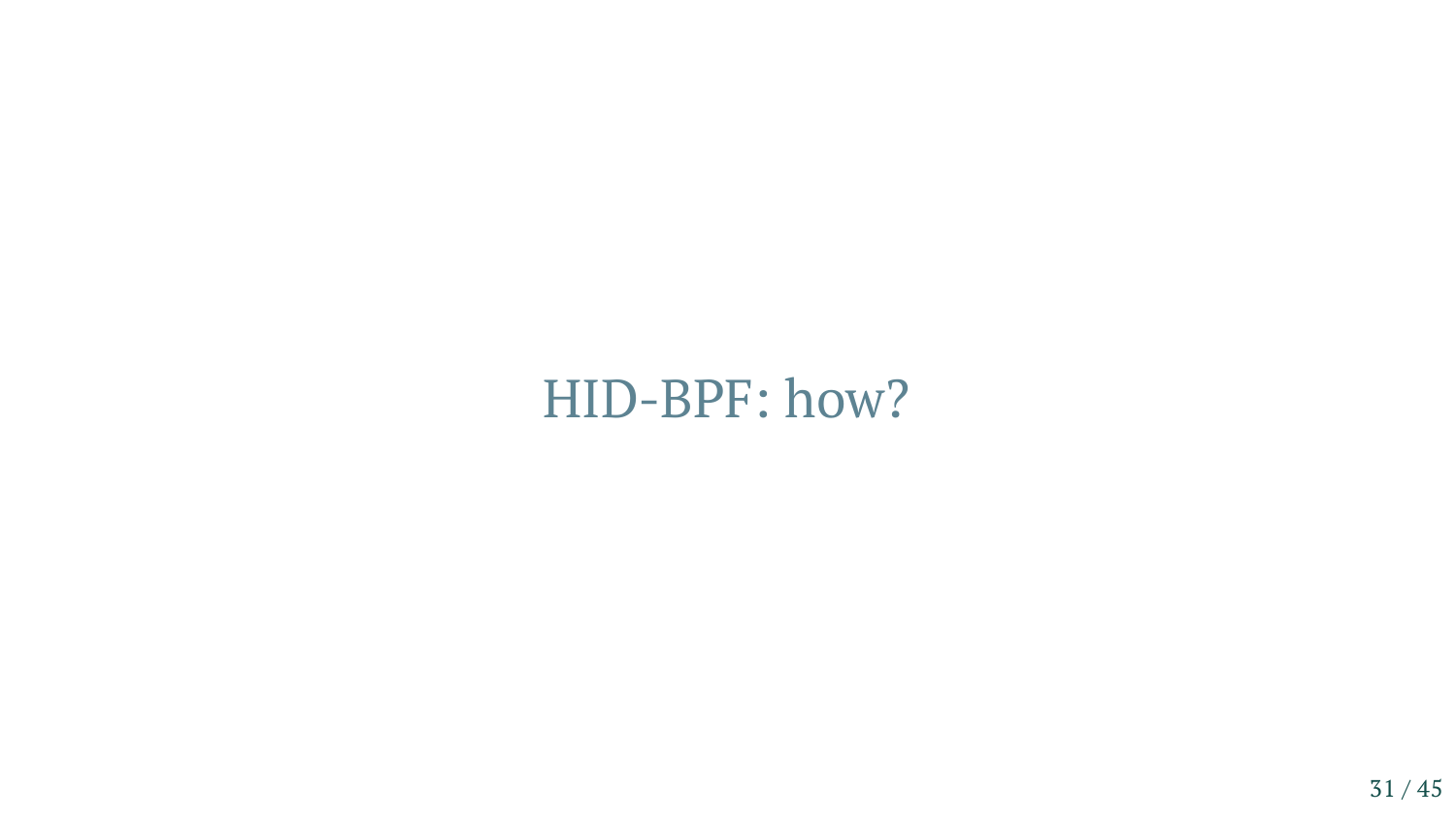#### Architecture

HID-BPF is built on top of BPF, but outside of it:

Existing BPF features:

- relies on `ALLOW\_ERROR\_INJECTION` API to add tracepoints
- relies on kfunc API for HID-BPF custom BPF API

Missing BPF features (addressed in the patch series):

- custom implementation for attaching to a given HID device  $\blacksquare$
- (couple of BPF-core changes for accessing arrays of bytes)  $\mathcal{L}_{\mathcal{A}}$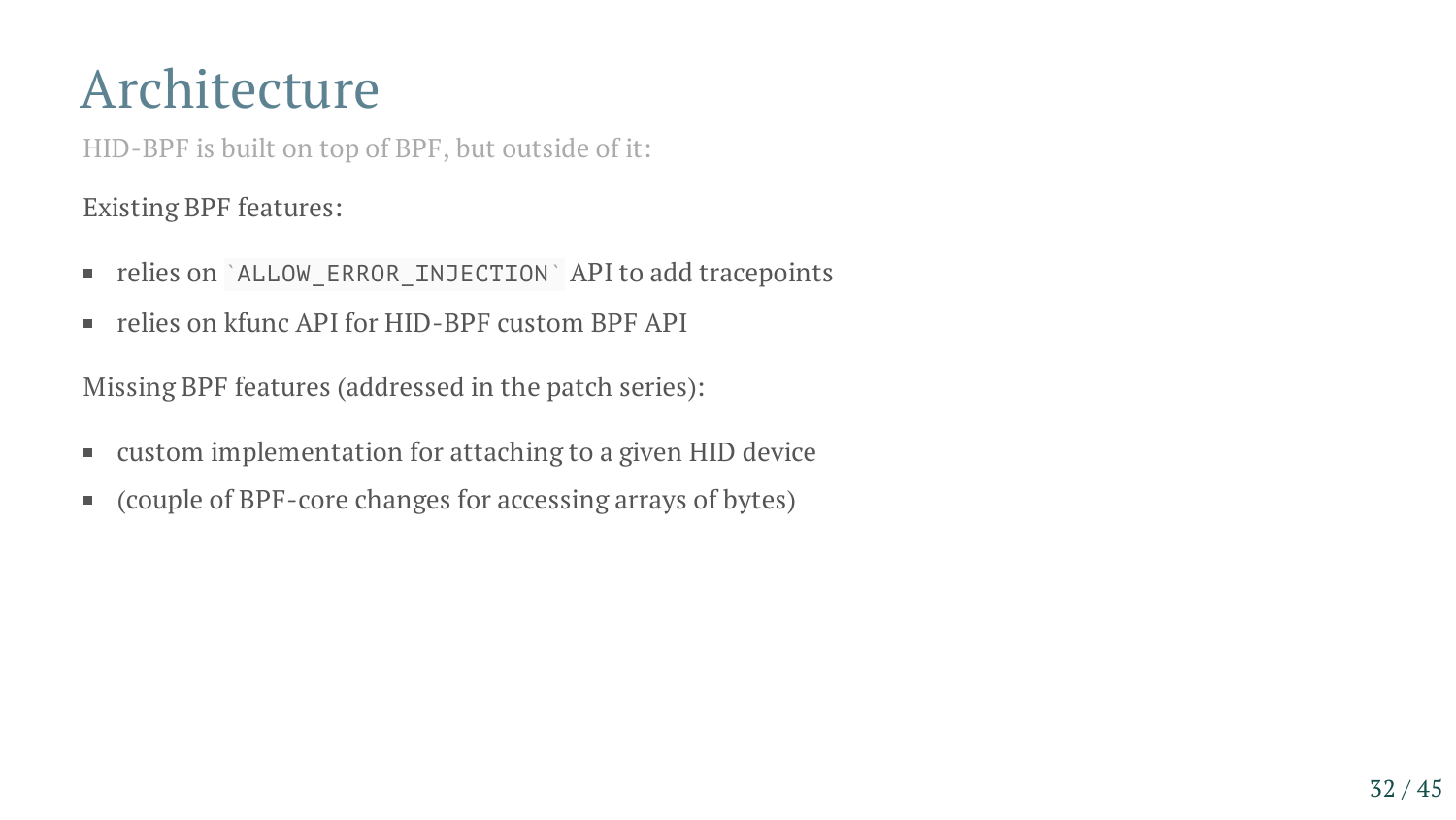#### `ALLOW\_ERROR\_INJECTION`

- Introduce a tracepoint in kernel code that can be tweaked by eBPF  $\blacksquare$
- Introduced by programmer at a given place in the code  $\blacksquare$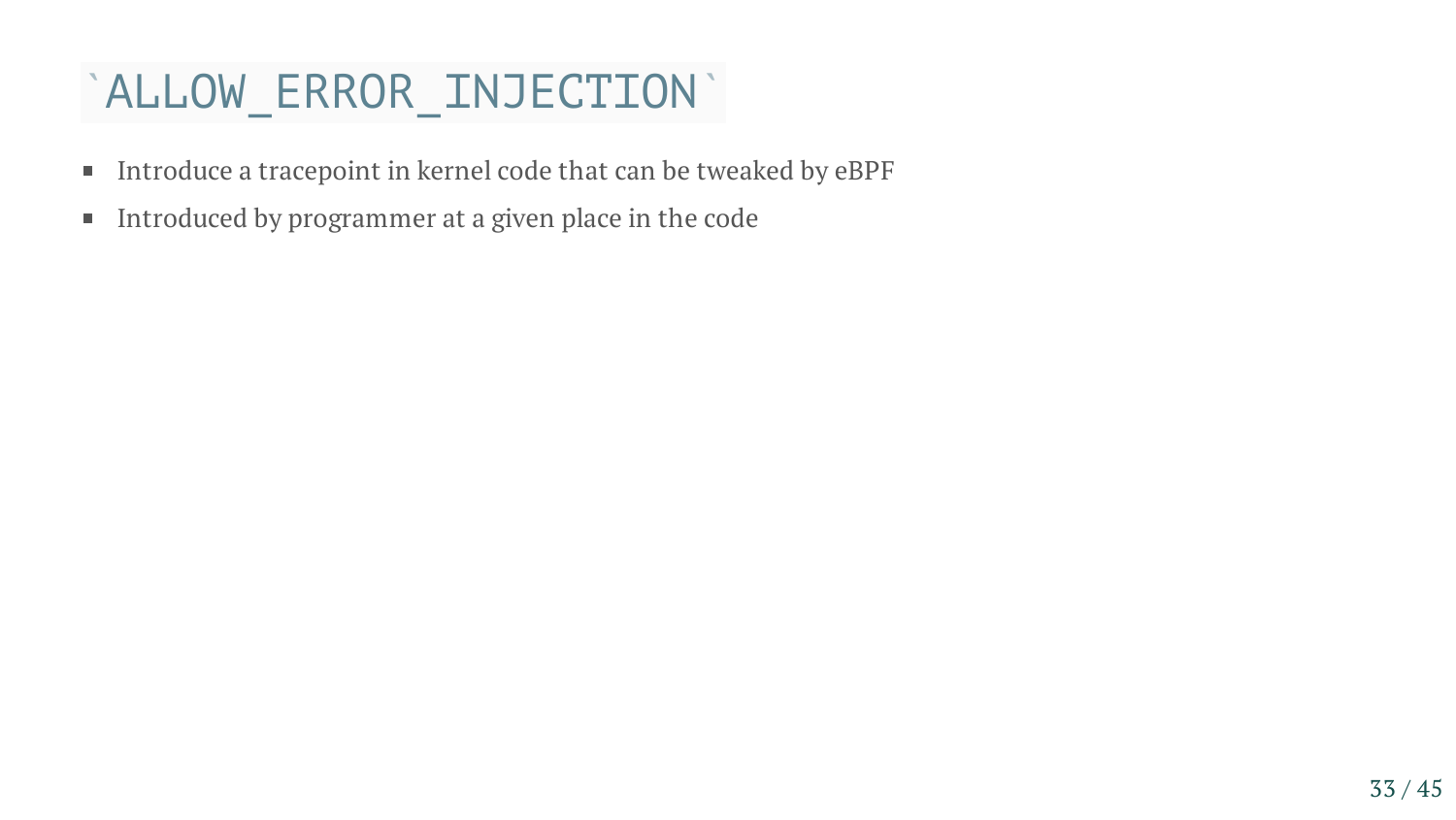## Define a tracepoint with side effect

#### in the kernel module itself: in the eBPF program:

```
1 weak noinline int
 2 my tracepoint(struct my kfunc data *data)
 3 return 0;
 4 }
 5 ALLOW_ERROR_INJECTION(my_tracepoint, ERRNO);
 6
 7 int
 8 regular processing fn(struct my kfunc data *data)
 9 {
10 int ret;
11
12 ret = my tracepoint(data)
13 if (ret)
14 return ret;
15
16 /* do some other normal processing */
17
18 return 0;
19 }
```

| $\mathbf{1}$<br>SEC("fmod ret/my tracepoint")    |  |
|--------------------------------------------------|--|
| $\overline{2}$<br>int BPF PROG(tracepoint fixup, |  |
| 3<br>struct my_kfunc_data *data)                 |  |
| $\overline{4}$                                   |  |
| 5<br>if (something)                              |  |
| 6<br>$return -1$ :                               |  |
| $\overline{7}$                                   |  |
| 8<br>return 0:                                   |  |
|                                                  |  |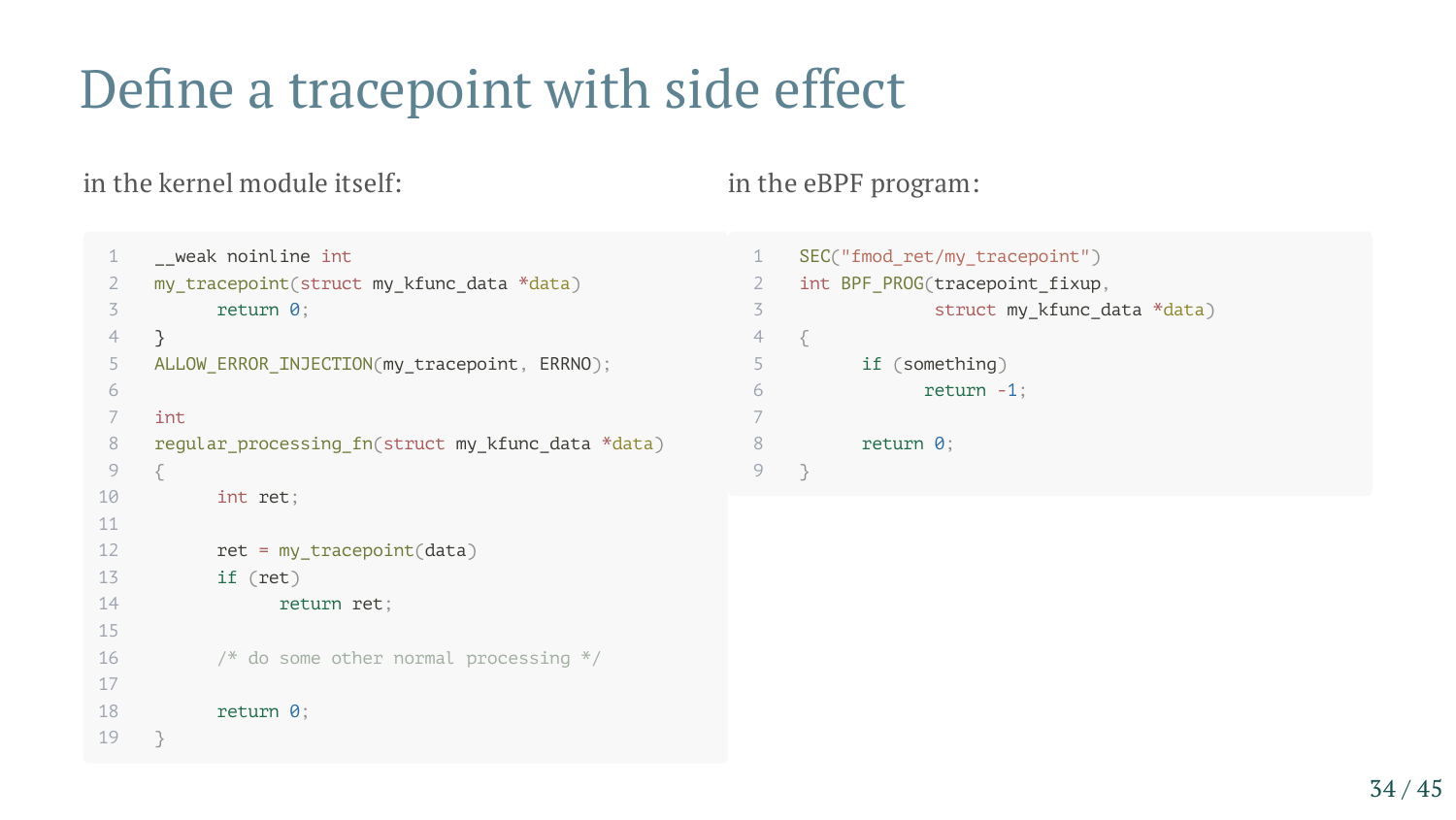#### Kfuncs

- export a kernel function as eBPF dynamic API
	- no need to update libbpf
- care needs to be taken (it's like a syscall in the end), but eBPF takes all of the cumbersome part away:
	- **argument checking**
	- availability of the call
	- **versioning**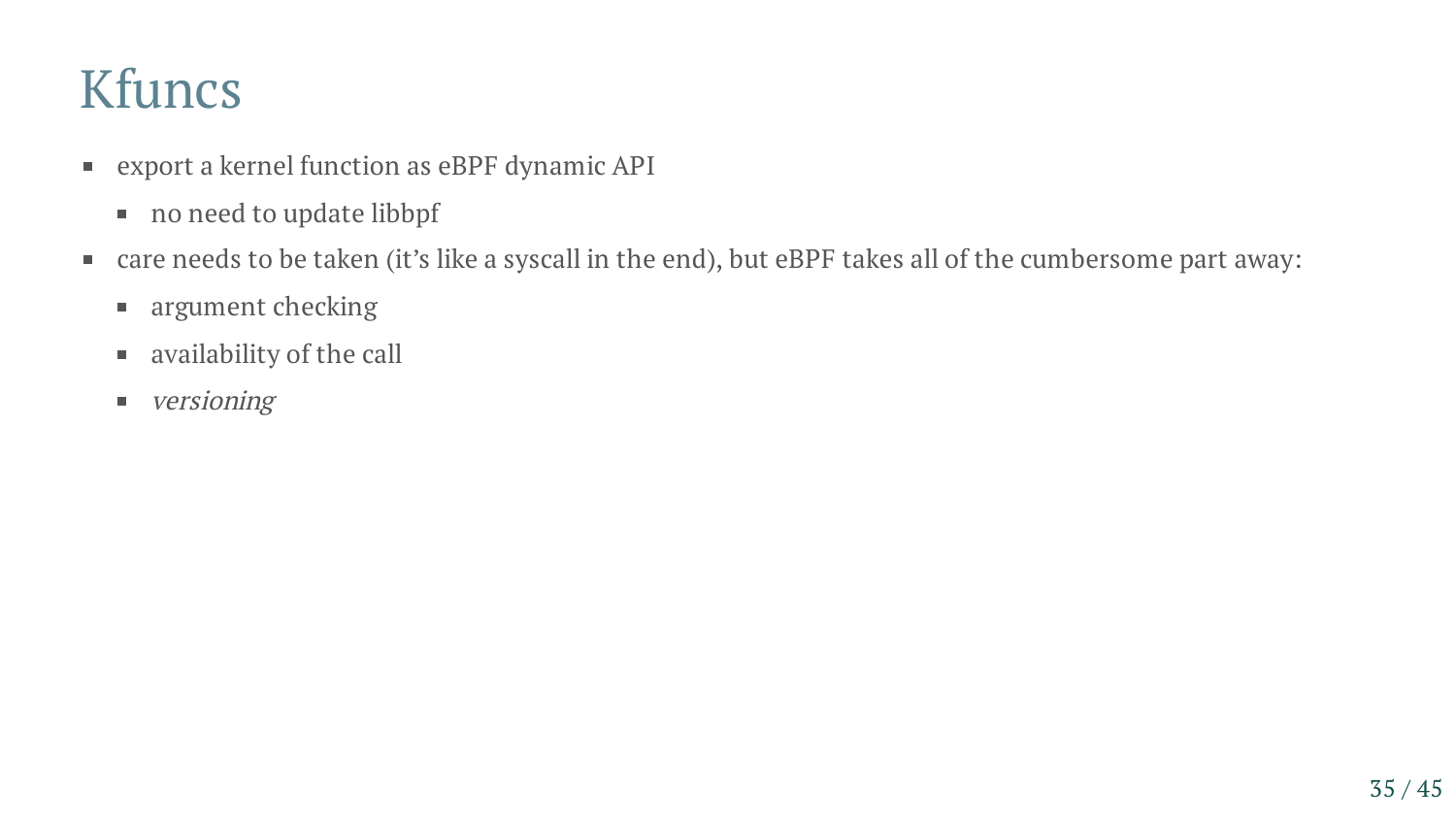#### KFuncs? 1/2

in the module itself:

```
1 noinline int my_kfunc(struct my_kfunc_data *ctx) {
 2 return ctx->a + ctx->b;
 3 }
 4
 5 BTF_SET_START(my_kfunc_ids)
 6 BTF_ID(func, my_kfunc)
7 BTF_SET_END(hid_bpf_kfunc_ids)
8
9 static const struct btf_kfunc_id_set my_kfunc_set = {
10 .owner = THIS_MODULE,
11 .check_set = &hid_bpf_kfunc_ids,
12 };
13
14 int __init my_module_init(void)
15 {
16 return register_btf_kfunc_id_set(BPF_PROG_TYPE_TRACING, &my_kfunc_set);
17 }
18
19 late_initcall(my_module_init);
```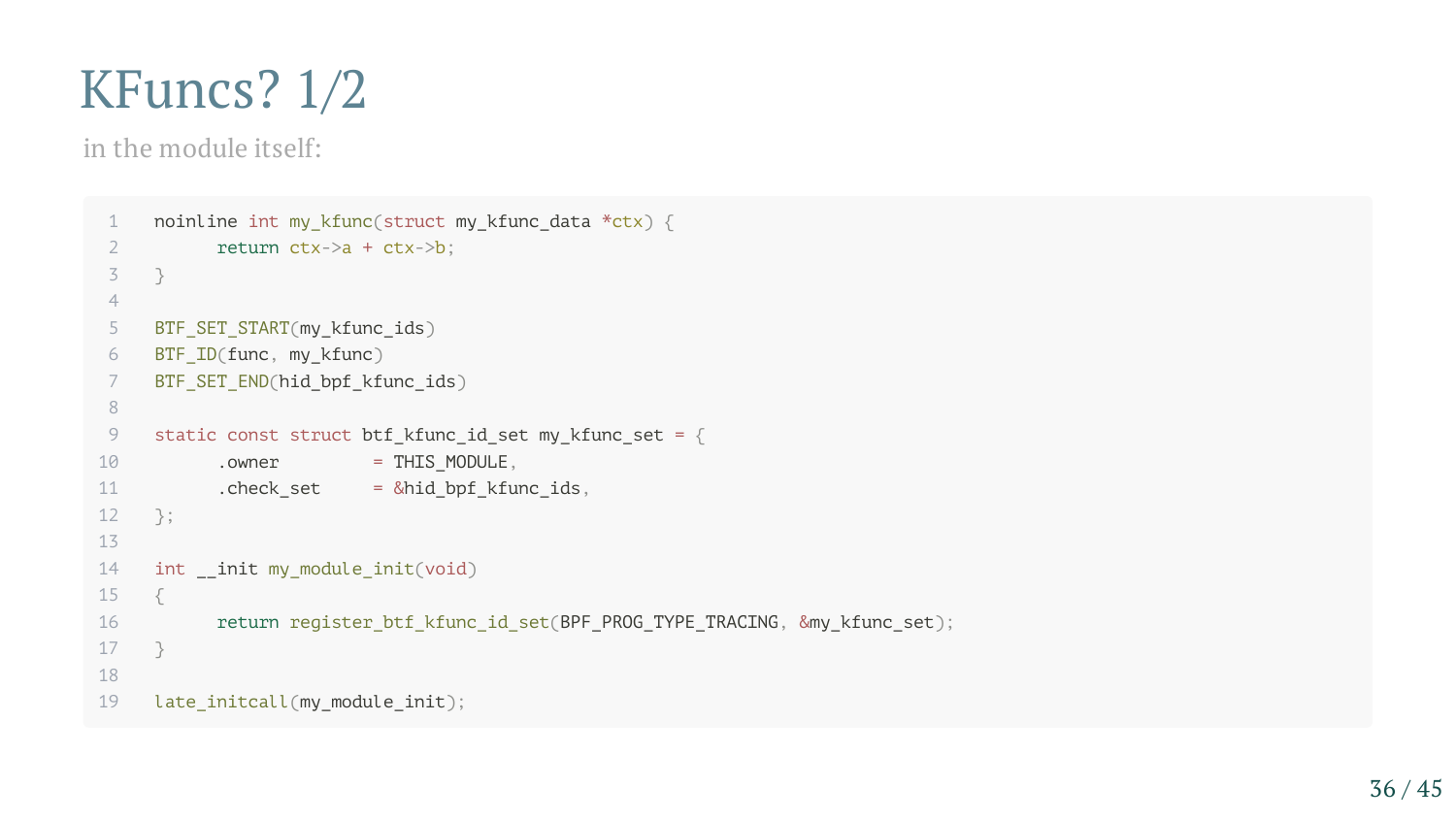#### KFuncs? 2/2

in the BPF program:

```
1 #include "vmlinux.h"
 2 #include <bpf/bpf_helpers.h>
 3 #include <bpf/bpf_tracing.h>
 4
 5 char _license[] SEC("license") = "GPL";
 6
 7 extern int my_kfunc(struct my_kfunc_data *ctx) __ksym;
 8
 9 SEC("fentry/another_function")
10 int BPF_PROG(bpf_something, struct my_kfunc_data *data)
11 \t 512 return my_kfunc(data);
13 }
```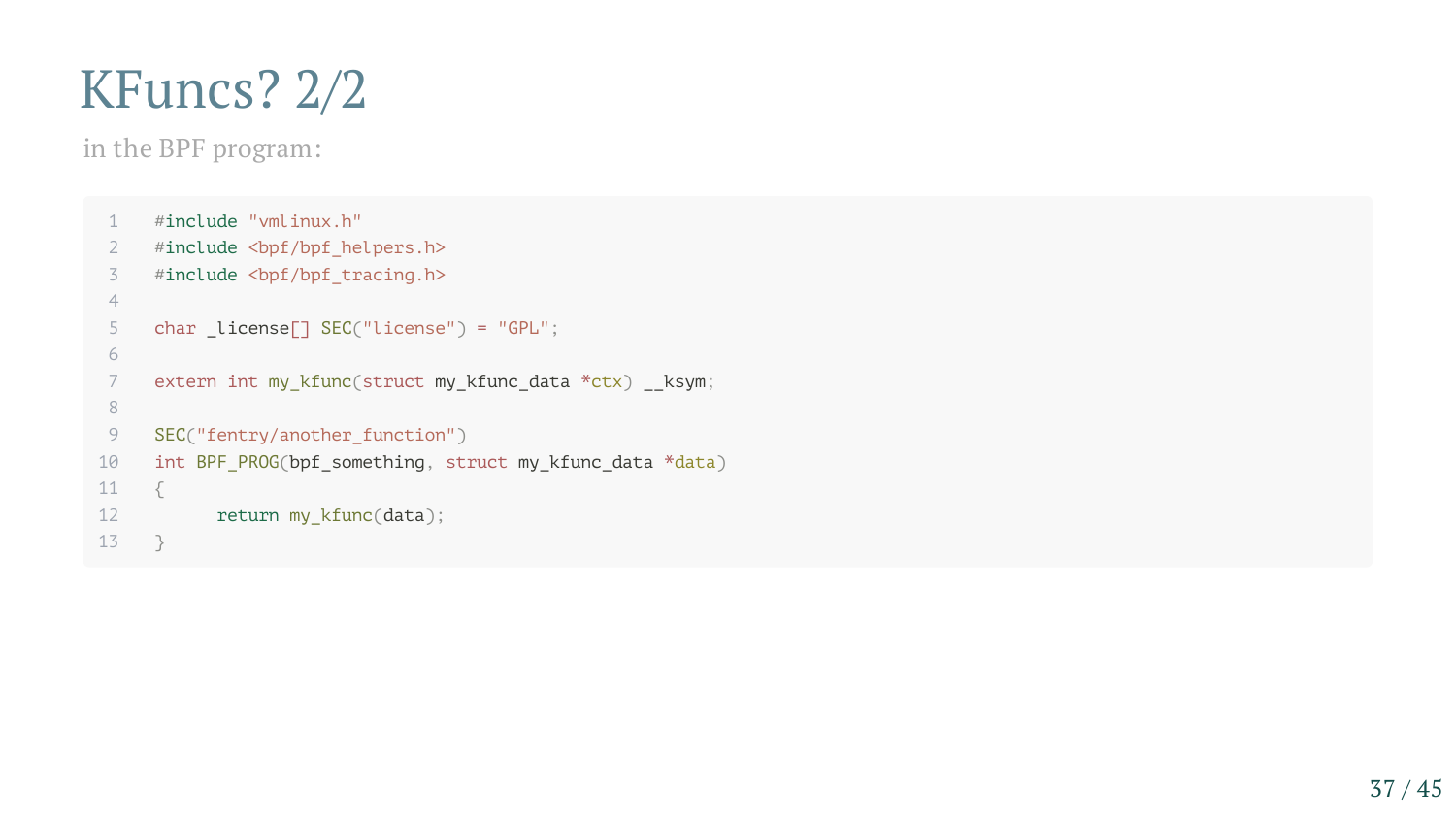#### Wrap-up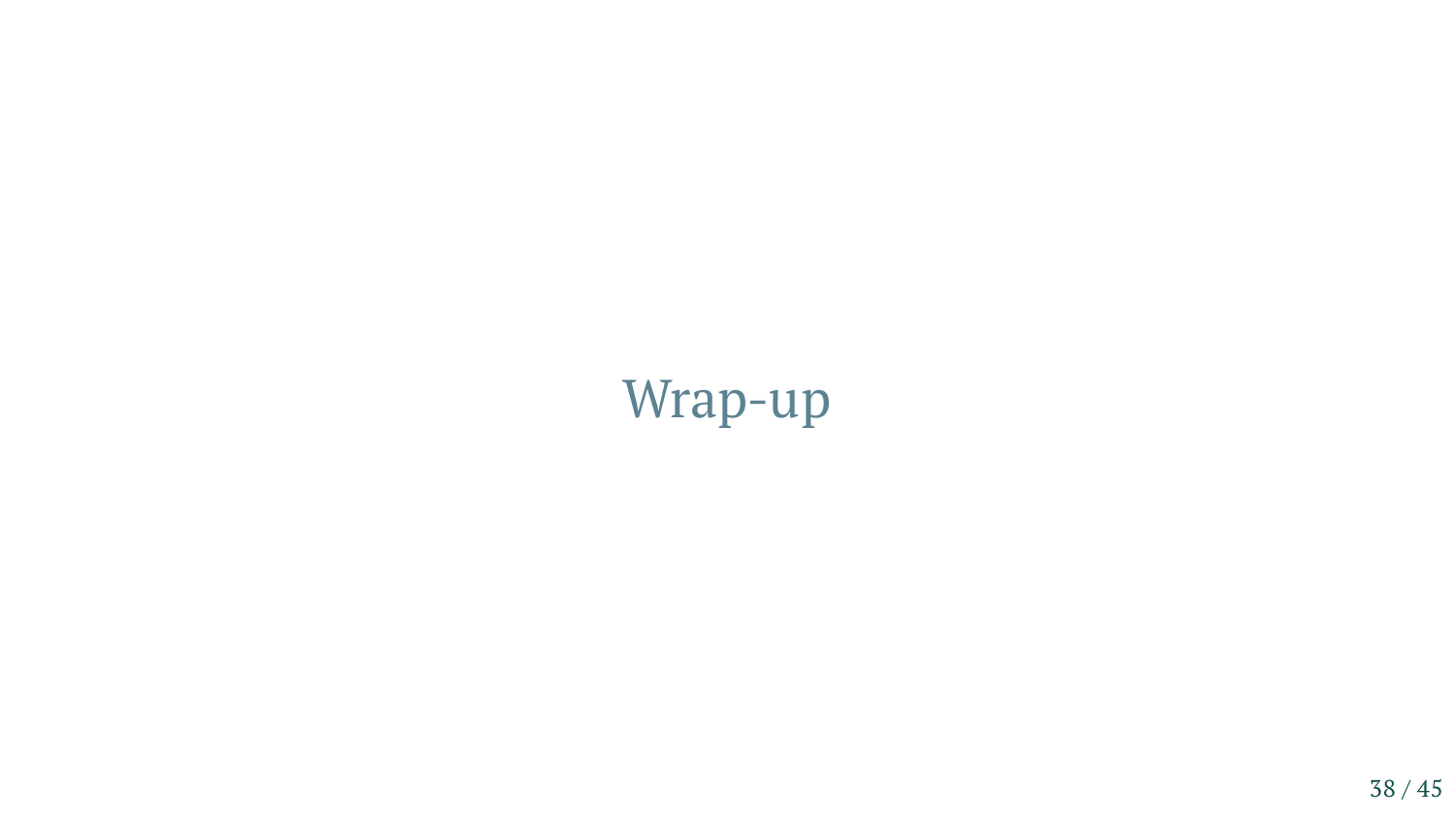#### HID-BPF: Summary

- should simplify easy fixes in the future  $\blacksquare$
- allow to add user-space defined behavior depending on the context  $\blacksquare$
- can add traces in the events  $\mathcal{L}_{\mathcal{A}}$
- will allow to live-fix devices without having to update the kernel  $\blacksquare$
- no more custom kernel API (sysfs, module parameters)  $\blacksquare$
- will **not** replace in-kernel drivers for devices broken at boot time (keyboards) or for devices that need an  $\blacksquare$ actual driver (hid-rmi.ko)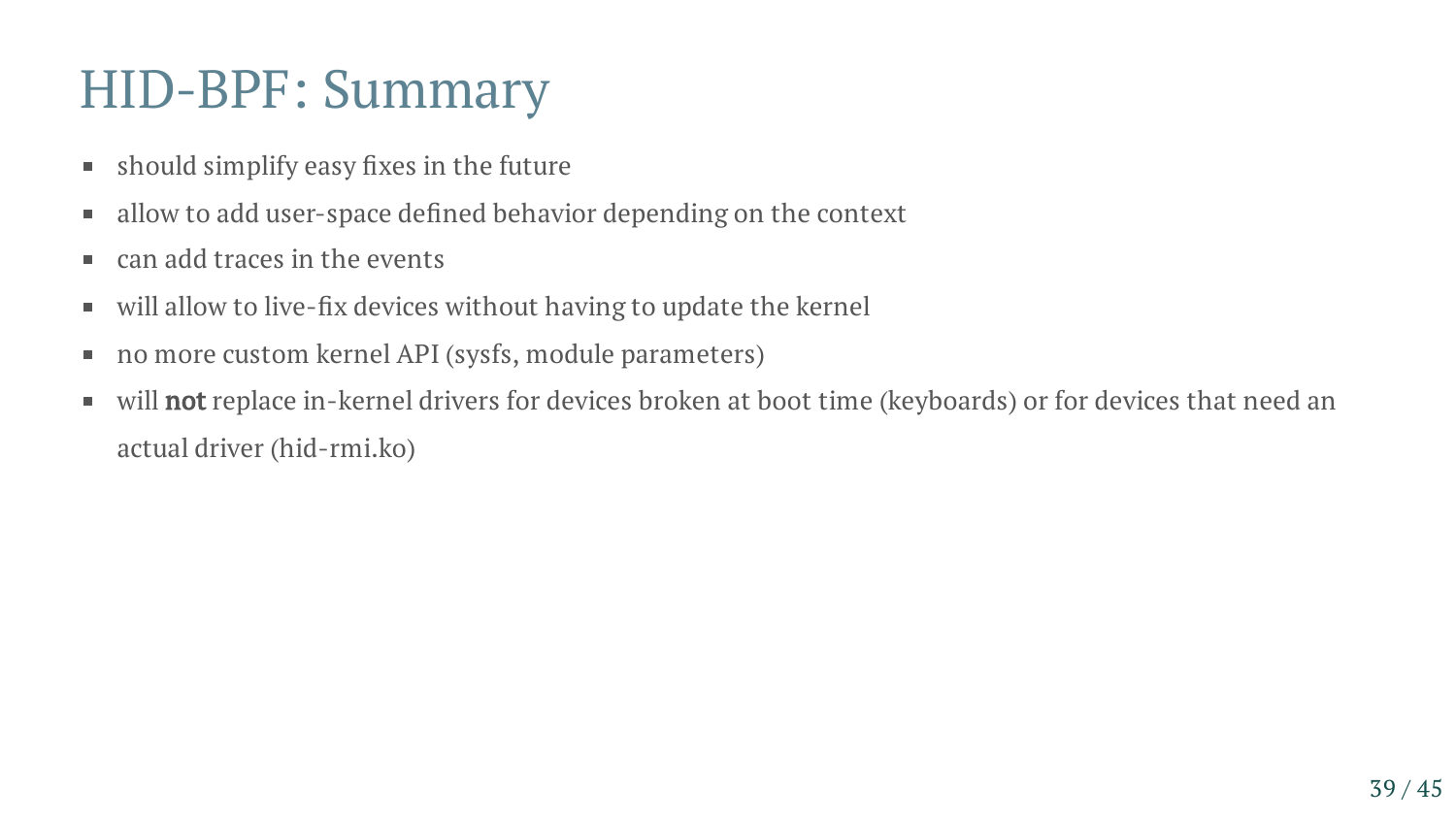#### END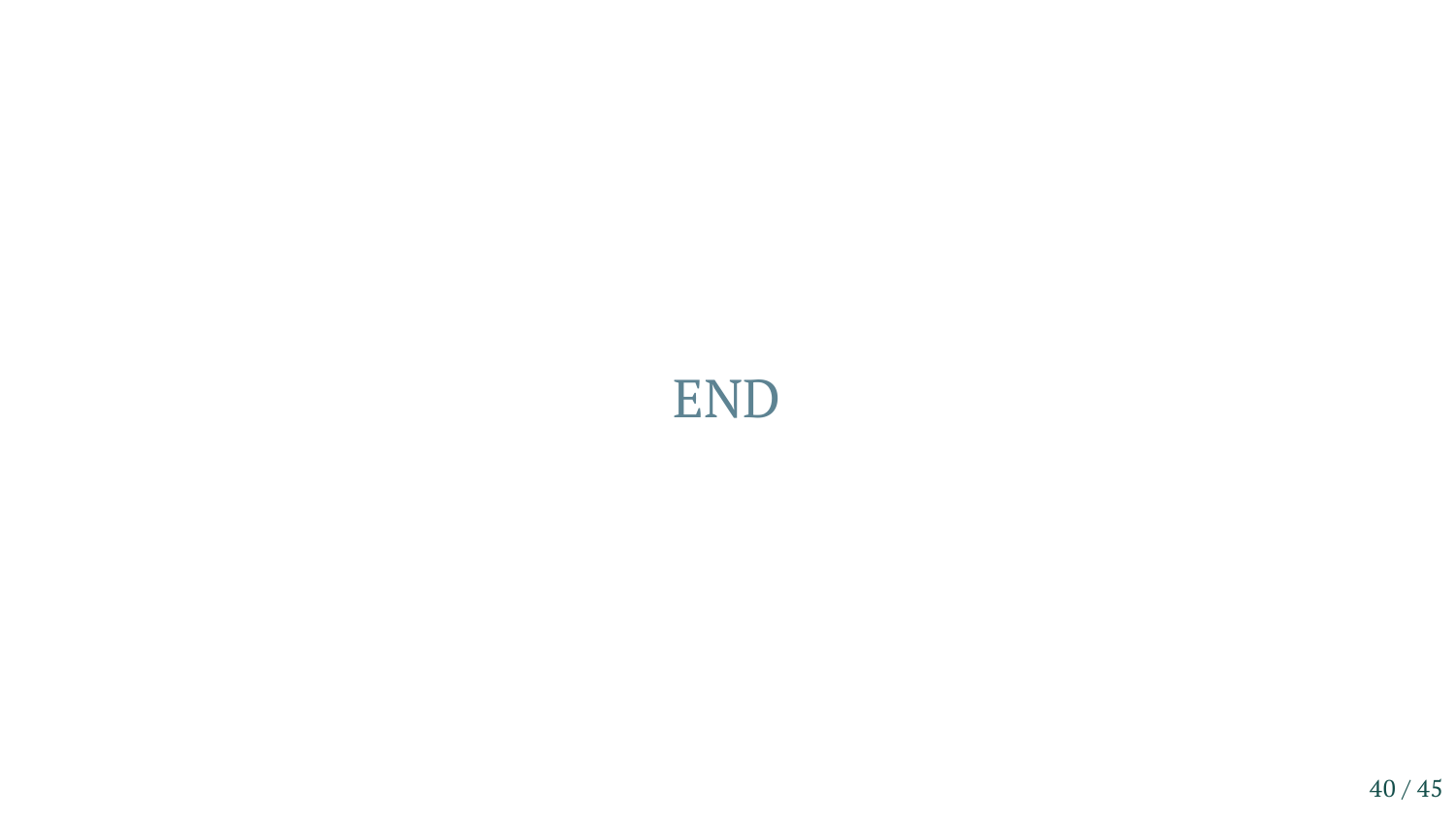#### HID-BPF: Summary

- should simplify easy fixes in the future  $\blacksquare$
- allow to add user-space defined behavior depending on the context  $\blacksquare$
- can add traces in the events  $\mathcal{L}_{\mathcal{A}}$
- will allow to live-fix devices without having to update the kernel  $\blacksquare$
- no more custom kernel API (sysfs, module parameters)  $\blacksquare$
- will **not** replace in-kernel drivers for devices broken at boot time (keyboards) or for devices that need an  $\blacksquare$ actual driver (hid-rmi.ko)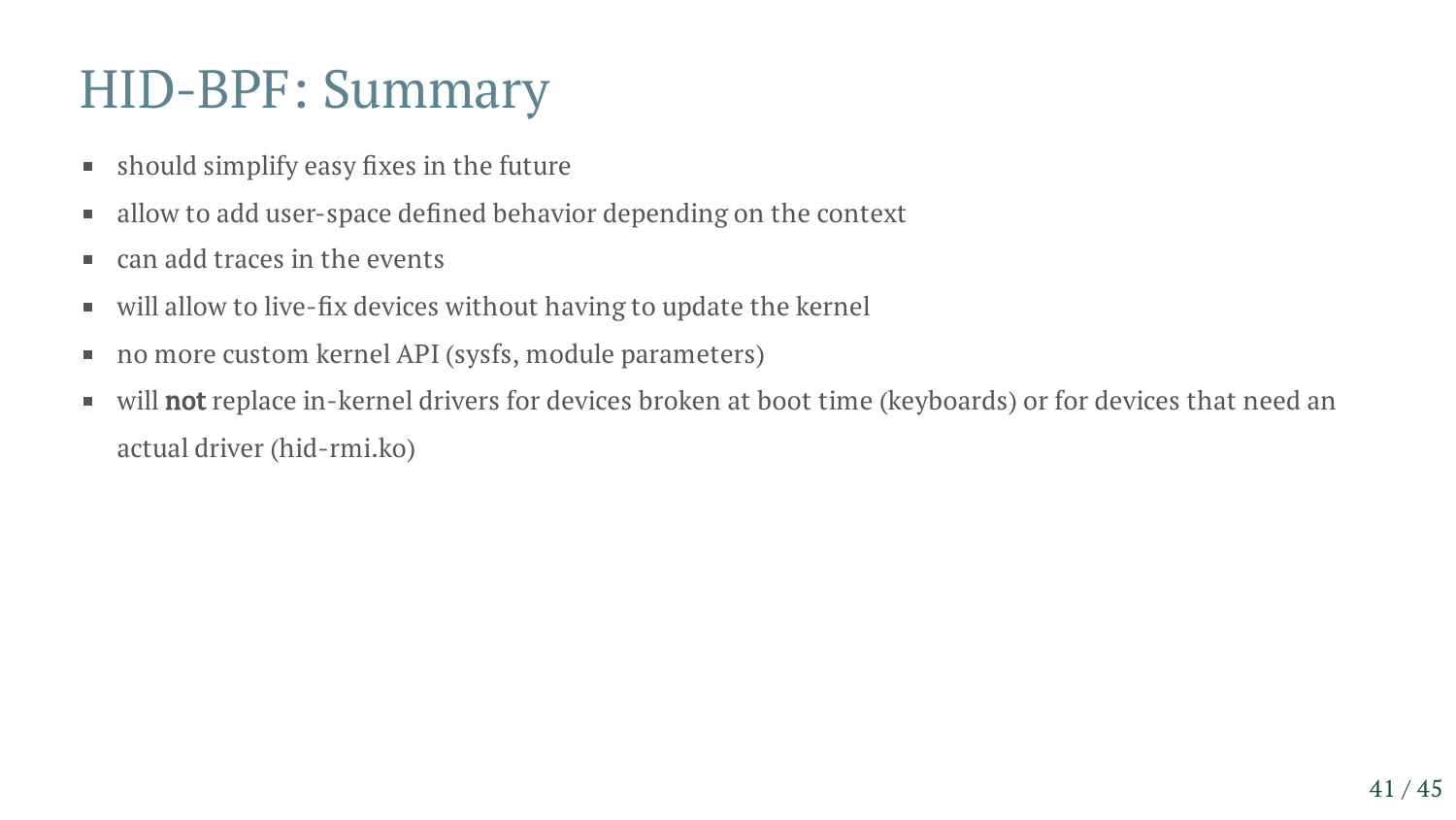#### Extra slides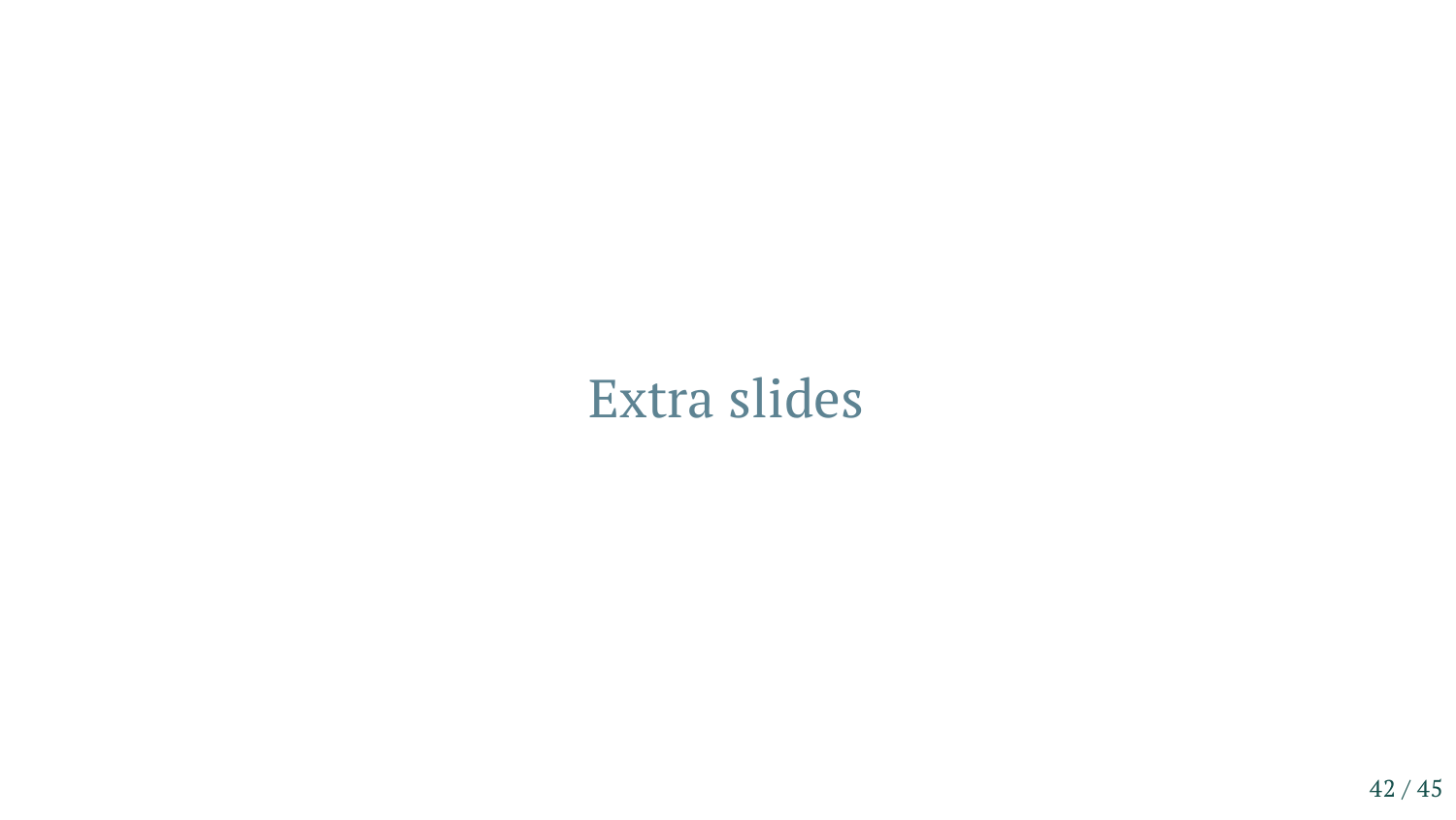#### Current patch series (v5)

- couple of BPF core refinments need merging/discussion:  $\blacksquare$ 
	- extend kfunc to return read/write char buffers
	- extend BPF map kernel API
- HID-BPF built outside of BPF-core  $\blacksquare$ 
	- use of tracing BPF programs
	- API built using eBPF kfuncs (kernel functions called from BPF programs)  $\blacksquare$
	- handling of dispatcher fully in HID-BPF thanks to a preloaded BPF program  $\overline{\phantom{a}}$
- access to data through `hid\_bpf\_get\_data()`  $\blacksquare$
- `SEC("fmod\_ret/hid\_bpf\_device\_event")` done IMO п.
- `SEC("fmod\_ret/hid\_bpf\_rdesc\_fixup")`done IMO  $\overline{\phantom{a}}$
- `SEC("syscall")` probably needs more HID kfuncs  $\overline{\phantom{a}}$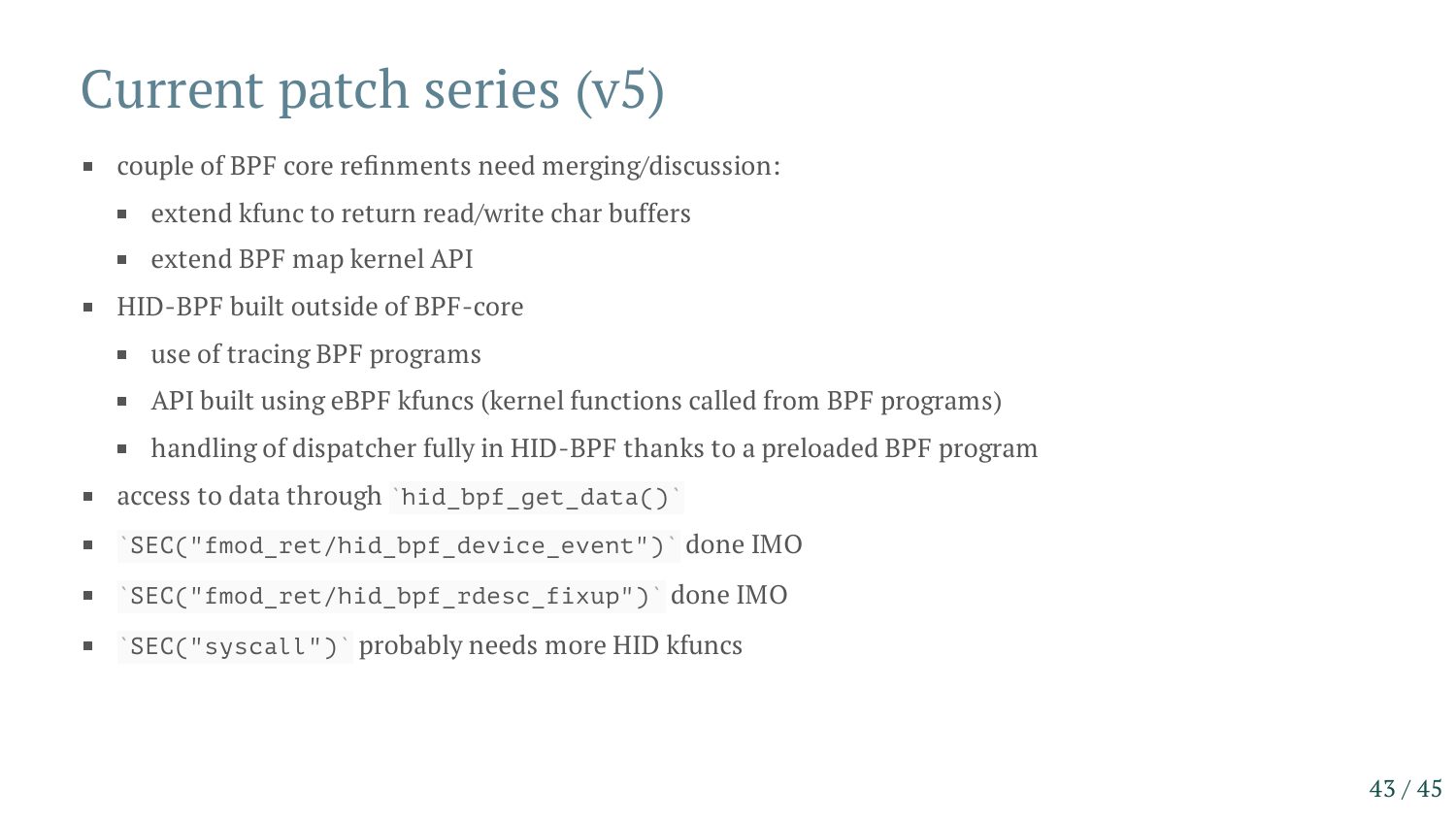#### HID-BPF: future

- finish various entrypoints to be able to handle all use cases  $\blacksquare$ 
	- $\blacksquare$  `SEC("fmod ret/hid bpf request") called when a request is emitted to the device
	- **Example 13 SEC("fmod\_ret/hid\_bpf\_resume")**
	- $\overline{\phantom{a}}$ …
	- to implement firewall-like capabilities  $\blacksquare$
- might need a `hid\_bpf\_inject\_event()`at some point  $\blacksquare$ 
	- useful for macro keys
- add autoloading mechanism of in-kernel BPF programs  $\blacksquare$ 
	- just drop the bpf source in the tree and it gets automagically included in a new module